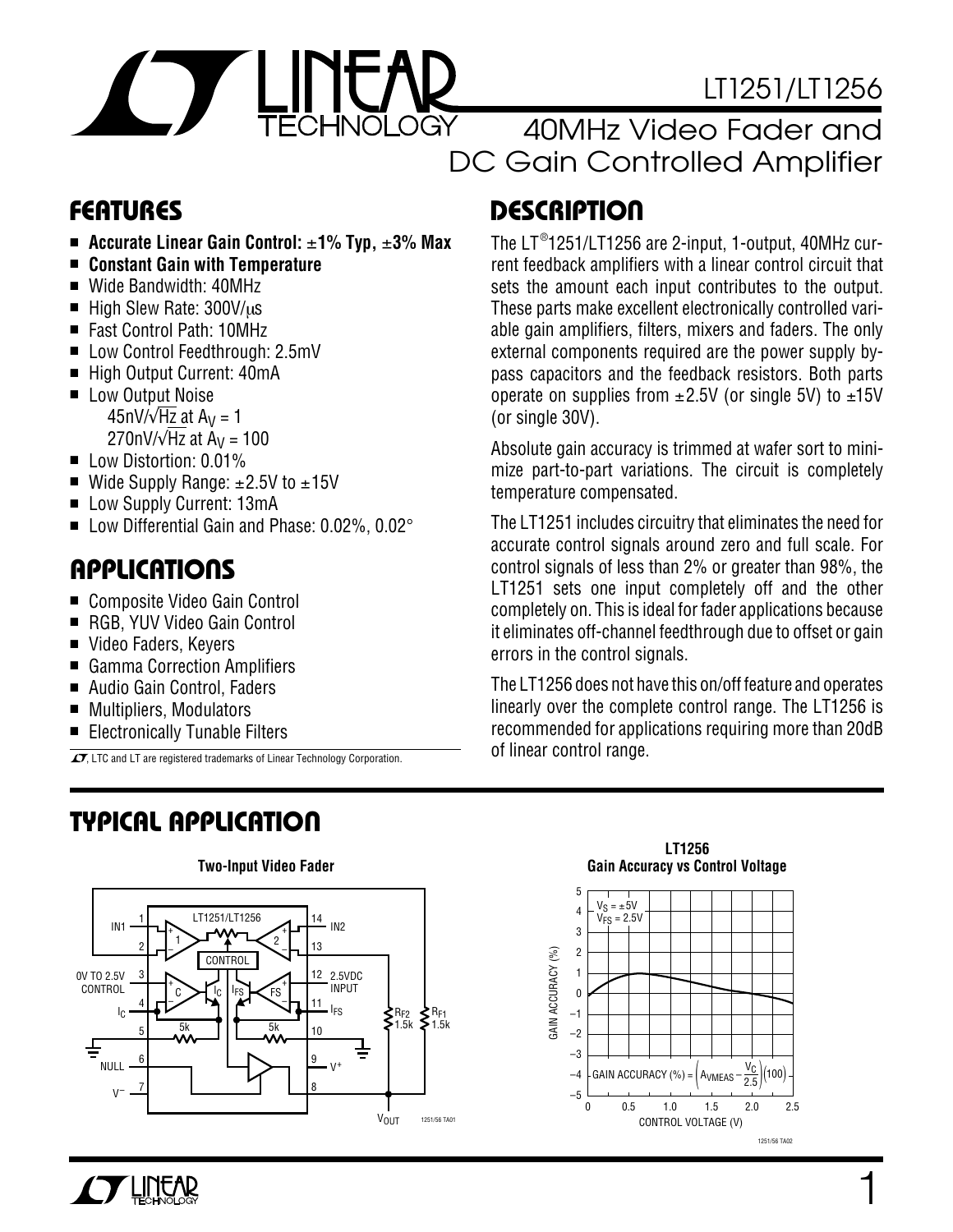| Input Voltage on Pins 3,4,5,10,11,12  V <sup>-</sup> to V <sup>+</sup> |  |
|------------------------------------------------------------------------|--|
| Output Short-Circuit Duration (Note 1)  Continuous                     |  |
| Specified Temperature Range (Note 2)  0°C to 70°C                      |  |
|                                                                        |  |
|                                                                        |  |
|                                                                        |  |
| Lead Temperature (Soldering, 10 sec) 300°C                             |  |
|                                                                        |  |

### **RBSOLUTE MAXIMUM RATINGS PACKAGE/ORDER INFORMATION**



Consult factory for Industrial and Military grade parts.

# **SIGNAL AMPLIFIER AC CHARACTERISTICS**

**0**°**C** ≤ **TA** ≤ **70**°**C, VS =** ±**5V, VIN = 1VRMS, f = 1kHz, AVMAX = 1, RF1 = RF2 = 1.5k, VFS = 2.5V, IC = IFS = NULL = Open, Pins 5,10 = GND, unless otherwise noted.**

| <b>SYMBOL</b> | <b>PARAMETER</b>                                        | <b>CONDITIONS</b>                              |                        |           | <b>MIN</b>     | <b>TYP</b> | <b>MAX</b>    | <b>UNITS</b>          |
|---------------|---------------------------------------------------------|------------------------------------------------|------------------------|-----------|----------------|------------|---------------|-----------------------|
| 2%IN1         | 2% Input 1 Gain                                         | $V_C$ (Pin 3) = 0.05V                          | LT1251                 | $\bullet$ | $\mathbf{0}$   |            | 0.1           | $\frac{0}{0}$         |
|               |                                                         |                                                | LT1256                 |           | 0.1            |            | 5.0           | $\frac{0}{0}$         |
| 10%IN1        | 10% Input 1 Gain                                        | $V_C$ (Pin 3) = 0.25V                          |                        | $\bullet$ | $\overline{7}$ |            | 13            | $\frac{0}{0}$         |
| 20%IN1        | 20% Input 1 Gain                                        | $V_C$ (Pin 3) = 0.50V                          |                        | $\bullet$ | 17             |            | 23            | $\frac{0}{0}$         |
| 30%IN1        | 30% Input 1 Gain                                        | $V_C$ (Pin 3) = 0.75V                          |                        | $\bullet$ | 27             |            | 33            | $\frac{0}{0}$         |
| 40%IN1        | 40% Input 1 Gain                                        | $V_C$ (Pin 3) = 1.00V                          |                        |           | 37             |            | 43            | $\frac{0}{0}$         |
| 50%IN1        | 50% Input 1 Gain                                        | $V_C$ (Pin 3) = 1.25V                          |                        | $\bullet$ | 47             |            | 53            | $\frac{0}{0}$         |
| 60%IN1        | 60% Input 1 Gain                                        | $V_C$ (Pin 3) = 1.50V                          |                        | $\bullet$ | 57             |            | 63            | $\frac{0}{0}$         |
| 70%IN1        | 70% Input 1 Gain                                        | $V_C$ (Pin 3) = 1.75V                          |                        |           | 67             |            | 73            | $\frac{0}{0}$         |
| 80%IN1        | 80% Input 1 Gain                                        | $V_C$ (Pin 3) = 2.00V                          |                        | $\bullet$ | 77             |            | 83            | $\frac{0}{0}$         |
| 90%IN1        | 90% Input 1 Gain                                        | $V_C$ (Pin 3) = 2.25V                          |                        | $\bullet$ | 87             |            | 93            | $\frac{0}{0}$         |
| 98%IN1        | 98% Input 1 Gain                                        | $V_C$ (Pin 3) = 2.45V                          | LT1251<br>LT1256       | $\bullet$ | 99.9<br>95.0   |            | 100.0<br>99.9 | $\frac{0}{0}$<br>$\%$ |
| 2%IN2         | 2% Input 2 Gain                                         | $V_C$ (Pin 3) = 2.45V                          | LT1251                 | $\bullet$ | $\mathbf{0}$   |            | 0.1           | $\frac{0}{6}$         |
|               |                                                         |                                                | LT1256                 |           | 0.1            |            | 5.0           | $\%$                  |
| 10%IN2        | 10% Input 2 Gain                                        | $V_C$ (Pin 3) = 2.25V                          |                        | $\bullet$ | $\overline{7}$ |            | 13            | $\frac{0}{0}$         |
| 20%IN2        | 20% Input 2 Gain                                        | $V_C$ (Pin 3) = 2.00V                          |                        | $\bullet$ | 17             |            | 23            | $\frac{0}{0}$         |
| 30%IN2        | 30% Input 2 Gain                                        | $V_C$ (Pin 3) = 1.75V                          |                        | $\bullet$ | 27             |            | 33            | $\frac{0}{0}$         |
| 40%IN2        | 40% Input 2 Gain                                        | $V_C$ (Pin 3) = 1.50V                          |                        | $\bullet$ | 37             |            | 43            | $\%$                  |
| 50%IN2        | 50% Input 2 Gain                                        | $V_C$ (Pin 3) = 1.25V                          |                        | $\bullet$ | 47             |            | 53            | $\frac{0}{0}$         |
| 60%IN2        | 60% Input 2 Gain                                        | $V_C$ (Pin 3) = 1.00V                          |                        |           | 57             |            | 63            | $\frac{0}{0}$         |
| 70%IN2        | 70% Input 2 Gain                                        | $V_C$ (Pin 3) = 0.75V                          |                        | $\bullet$ | 67             |            | 73            | $\frac{0}{6}$         |
| 80%IN2        | 80% Input 2 Gain                                        | $V_C$ (Pin 3) = 0.50V                          |                        | $\bullet$ | 77             |            | 83            | $\frac{0}{0}$         |
| 90%IN2        | 90% Input 2 Gain                                        | $V_C$ (Pin 3) = 0.25V                          |                        | $\bullet$ | 87             |            | 93            | $\frac{0}{0}$         |
| 98%IN2        | 98% Input 2 Gain                                        | $V_C$ (Pin 3) = 0.05V                          | LT1251<br>LT1256       |           | 99.9<br>95.0   |            | 100.0<br>99.9 | $\frac{0}{0}$<br>$\%$ |
|               | Gain Drift with Temperature<br>(Worst Case at 30% Gain) | $V_C$ (Pin 3) = 0.75V<br>$V_C$ (Pin 3) = 0.75V | N Package<br>S Package |           |                | 50<br>400  |               | ppm/°C<br>ppm/°C      |

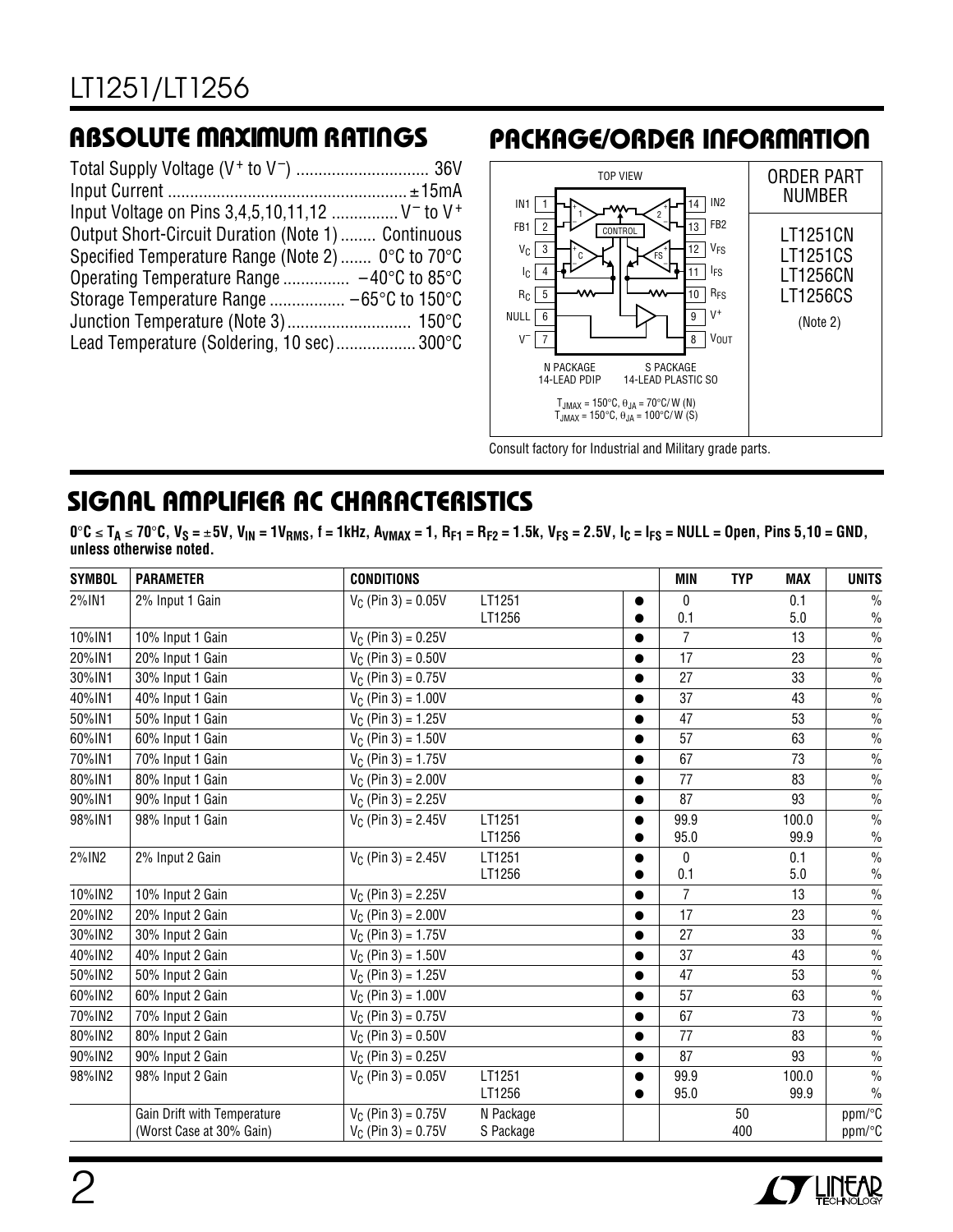# **SIGNAL AMPLIFIER AC CHARACTERISTICS**

0°C ≤ T<sub>A</sub> ≤ 70°C, V<sub>S</sub> = ±5V, V<sub>IN</sub> = 1V<sub>RMS</sub>, f = 1kHz, A<sub>VMAX</sub> = 1, R<sub>F1</sub> = R<sub>F2</sub> = 1.5k, V<sub>FS</sub> = 2.5V, I<sub>C</sub> = I<sub>FS</sub> = NULL = Open, Pins 5,10 = GND, **unless otherwise noted.**

| <b>SYMBOL</b>                         | <b>PARAMETER</b>                             | <b>CONDITIONS</b>                                                                  |           | MIN | <b>TYP</b>            | MAX  | <b>UNITS</b>                           |
|---------------------------------------|----------------------------------------------|------------------------------------------------------------------------------------|-----------|-----|-----------------------|------|----------------------------------------|
|                                       | Gain Supply Rejection                        | $V_C = 1.25V$ , $V_S = \pm 5V$ to $\pm 15V$                                        |           |     | 0.03                  | 0.10 | $\frac{9}{0}$ /V                       |
|                                       | <b>External Resistor Gain</b><br>50% Input 1 | Pins 5,10 = Open, External 5k Resistors<br>from Pins 4,11 to Ground, $V_C = 1.25V$ |           | 45  |                       | 55   | $\frac{0}{0}$                          |
| SR                                    | Slew Rate                                    | $V_{IN} = \pm 2.5V$ , $V_{O}$ at $\pm 2V$ , R <sub>L</sub> = 150 $\Omega$          | $\bullet$ | 150 | 300                   |      | $V/\mu s$                              |
|                                       | Control Feedthrough                          | $V_C = 1.25 VDC + 2.5 V_{P-P}$ at 1kHz                                             |           |     | 2.5                   |      | $mV_{P-P}$                             |
|                                       | <b>Full Power Bandwidth</b>                  | $V_0 = 1V_{RMS}$                                                                   |           |     | 20                    |      | MHz                                    |
| <b>BW</b>                             | Small-Signal Bandwidth                       | $V_S = \pm 5V$<br>$V_S = \pm 15V$                                                  |           |     | 30<br>40              |      | <b>MHz</b><br><b>MHz</b>               |
|                                       | Differential Gain (Notes 4,5)                | Control = $0\%$ or 100%<br>Control = $25%$ or $75%$                                |           |     | 0.02<br>0.90          |      | $\frac{0}{0}$<br>$\frac{0}{0}$         |
|                                       | Differential Phase (Notes 4,5)               | Control = $0\%$ or 100%<br>Control = $25\%$ or $75\%$                              |           |     | 0.02<br>0.55          |      | DEG<br>DEG                             |
| <b>THD</b>                            | <b>Total Harmonic Distortion</b>             | Gain = $100%$<br>Gain = $50\%$<br>$Gain = 10\%$                                    |           |     | 0.002<br>0.015<br>0.4 |      | $\frac{0}{0}$<br>$\%$<br>$\frac{0}{0}$ |
| $\boldsymbol{t}_r,\,\boldsymbol{t}_f$ | Rise Time, Fall Time                         | 10% to 90%, $V_0 = 100$ mV                                                         |           |     | 11                    |      | ns                                     |
| 0S                                    | Overshoot                                    | $V_0 = 100$ mV                                                                     |           |     | 3                     |      | $\%$                                   |
| t <sub>PD</sub>                       | Propagation Delay                            | $V_0 = 100$ mV                                                                     |           |     | 10                    |      | ns                                     |
| $t_{\rm S}$                           | <b>Settling Time</b>                         | $0.1\%$ , $\Delta V_0 = 2V$                                                        |           |     | 65                    |      | ns                                     |

### **SIGNAL AMPLIFIER DC CHARACTERISTICS**

 $0^\circ$ **C** ≤ T<sub>A</sub> ≤ 70 $^\circ$ **C**, V<sub>S</sub> = ±5V, V<sub>CM</sub> = 0V, V<sub>FS</sub> = 2.5V, I<sub>C</sub> = I<sub>FS</sub> = NULL = Open, Pins 5,10 = GND, unless otherwise noted.

| <b>SYMBOL</b>         | <b>PARAMETER</b>                                  | <b>CONDITIONS</b>                              |           | <b>MIN</b> | <b>TYP</b> | <b>MAX</b> | <b>UNITS</b>    |
|-----------------------|---------------------------------------------------|------------------------------------------------|-----------|------------|------------|------------|-----------------|
| $V_{OS}$              | Input Offset Voltage                              | Either Input                                   |           |            | 2          | 5          | mV              |
|                       |                                                   | Difference Between Inputs                      |           | $-3$       |            | 3          | mV              |
|                       | Input Offset Voltage Drift                        |                                                |           |            | 10         |            | $\mu$ V/°C      |
| $I_{\mathsf{IN}}{}^+$ | Noninverting Input Bias Current                   | Either Input                                   | $\bullet$ | $-2.5$     | 0.5        | 2.5        | μA              |
| $I_{IN}^-$            | <b>Inverting Input Bias Current</b>               | Either Input                                   |           | $-30$      | 10         | 30         | μA              |
|                       |                                                   | Difference Between Inputs                      |           | -1         | 0.5        |            | μA              |
|                       | Inverting Input Bias Current Null Change          | Null (Pin 6) Open to V <sup>-</sup>            | $\bullet$ | $-280$     | $-170$     | $-60$      | μA              |
| $e_n$                 | Input Noise Voltage Density                       | $f = 1$ kHz                                    |           |            | 2.7        |            | $nV/\sqrt{Hz}$  |
| $+i_n$                | Noninverting Input Noise Current Density          | $f = 1$ kHz                                    |           |            | 1.5        |            | pA/vHz          |
| $-i_n$                | Inverting Input Noise Current Density             | $f = 1$ kHz                                    |           |            | 29         |            | pA/ $\sqrt{Hz}$ |
| $R_{IN}$              | Input Resistance                                  | <b>Either Noninverting Input</b>               | $\bullet$ | 5          | 17         |            | МΩ              |
| $C_{\text{IN}}$       | Input Capacitance                                 | Either Noninverting Input                      |           |            | 1.5        |            | рF              |
|                       | Input Voltage Range                               | $V_S = \pm 5V$                                 |           | ±3         | ±3.2       |            | V               |
|                       |                                                   | $V_S = 5V$                                     |           | 2          |            | 3          | V               |
| <b>CMRR</b>           | Common Mode Rejection Ratio                       | $V_{CM} = -3V$ to 3V                           |           | 55         | 61         |            | dB              |
|                       |                                                   | $V_S = 5V$ , $V_{CM} = 2V$ to 3V, $V_0 = 2.5V$ |           | 50         | 57         |            | dB              |
|                       | Inverting Input Current Common Mode Rejection     | $V_{CM} = -3V$ to 3V                           |           |            | 0.07       | 0.25       | $\mu A/V$       |
|                       |                                                   | $V_S = 5V$ , $V_{CM} = 2V$ to 3V, $V_0 = 2.5V$ |           |            | 0.17       | 0.70       | $\mu A/V$       |
| <b>PSRR</b>           | <b>Power Supply Rejection Ratio</b>               | $V_S = \pm 5V$ to $\pm 15V$                    | $\bullet$ | 70         | 76         |            | dB              |
|                       | Noninverting Input Current Power Supply Rejection | $V_S = \pm 5V$ to $\pm 15V$                    |           |            | 30         | 100        | nA/V            |
|                       | Inverting Input Current Power Supply Rejection    | $V_S = \pm 5V$ to $\pm 15V$                    |           |            | 30         | 200        | nA/V            |

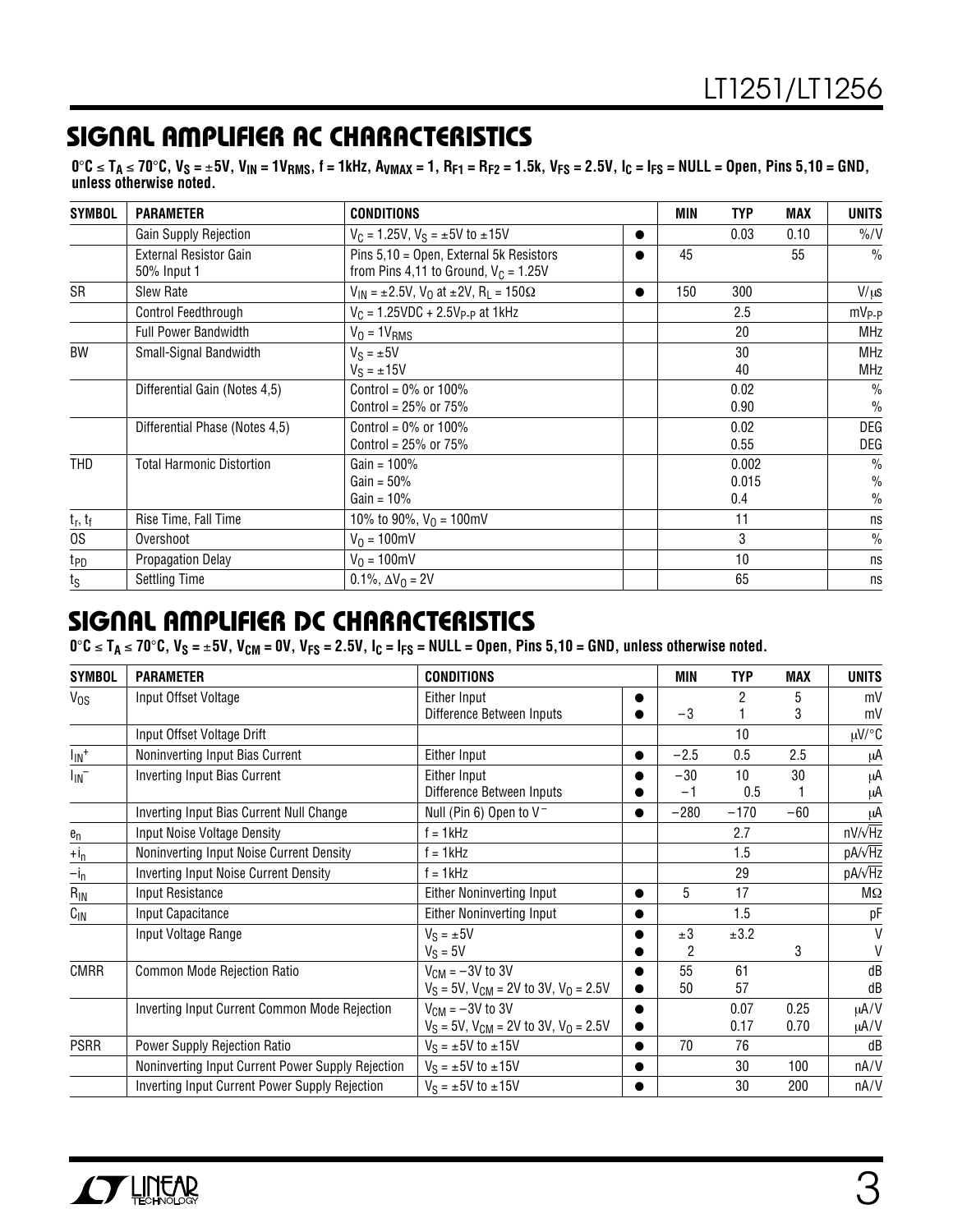# **SIGNAL AMPLIFIER DC CHARACTERISTICS**

 $0^\circ$ C ≤ T<sub>A</sub> ≤ 70 $^\circ$ C, V<sub>S</sub> = ±5V, V<sub>CM</sub> = 0V, V<sub>FS</sub> = 2.5V, I<sub>C</sub> = I<sub>FS</sub> = NULL = Open, Pins 5,10 = GND, unless otherwise noted.

| <b>SYMBOL</b>           | <b>PARAMETER</b>                                              | <b>CONDITIONS</b>                                      |           | MIN   | <b>TYP</b> | <b>MAX</b> | <b>UNITS</b> |
|-------------------------|---------------------------------------------------------------|--------------------------------------------------------|-----------|-------|------------|------------|--------------|
| Avol                    | Large-Signal Voltage Gain                                     | $V_0 = -3V$ to 3V, R <sub>L</sub> = 150 $\Omega$       |           | 83    | 93         |            | dB           |
|                         |                                                               | $V_0 = -2.75V$ to 2.75V, R <sub>1</sub> = 150 $\Omega$ | $\bullet$ | 83    |            |            | dB           |
| $R_{OL}$                | Transresistance, $\Delta V_{\text{OUT}}/\Delta I_{\text{IN}}$ | $V_0 = -3V$ to 3V, R <sub>1</sub> = 150 $\Omega$       |           | 0.75  | 1.8        |            | $M\Omega$    |
|                         |                                                               | $V_0 = -2.75V$ to 2.75V, R <sub>1</sub> = 150 $\Omega$ | $\bullet$ | 0.75  |            |            | $M\Omega$    |
| <b>VOUT</b>             | Maximum Output Voltage Swing                                  | No Load                                                | $\bullet$ | ±4.0  | ±4.2       |            | V            |
|                         |                                                               | $R_1 = 150\Omega$                                      |           | ±3.0  | ±3.5       |            | $\mathsf{V}$ |
|                         |                                                               |                                                        | $\bullet$ | ±2.75 |            |            | $\mathsf{V}$ |
|                         |                                                               | $V_S = \pm 15V$ , No Load                              | $\bullet$ | ±14.0 | ±14.2      |            | V            |
|                         |                                                               | $V_S = 5V$ , $V_{CM} = 2.5V$ , (Note 6)                | $\bullet$ | 1.2   |            | 3.8        | V            |
| $I_{\Omega}$            | <b>Maximum Output Current</b>                                 | $V_S = \pm 5V$                                         | $\bullet$ | ±30   | ±40        |            | mA           |
|                         |                                                               | $V_S = 5V$ , $V_{CM} = V_0 = 2.5V$                     |           | ±20   | ±30        |            | mA           |
| $\mathsf{I}_\mathsf{S}$ | <b>Supply Current</b>                                         | $V_C = V_{FS} = 2.5V$                                  |           |       | 13.5       | 17.0       | mA           |
|                         |                                                               | $V_C = V_{FS} = 1.25V$                                 |           |       | 7.5        | 9.5        | mA           |
|                         |                                                               | $V_C = V_{FS} = 0V$                                    | $\bullet$ |       | 1.3        | 1.8        | mA           |
|                         |                                                               | $V_C = V_{FS} = 2.5V$ , $V_S = \pm 15V$                |           |       | 14.5       | 18.5       | mA           |
|                         |                                                               | $V_C = V_{FS} = 0V$ , $V_S = \pm 15V$                  | $\bullet$ |       | 1.4        | 2.0        | mA           |

# **CONTROL AND FULL SCALE AMPLIFIER CHARACTERISTICS**

 $0^\circ$ C ≤ T<sub>A</sub> ≤ 70 $^\circ$ C, V<sub>S</sub> = ±5V, V<sub>FS</sub> = 2.5V, I<sub>C</sub> = I<sub>FS</sub> = NULL = Open, Pins 5,10 = GND, unless otherwise noted.

| <b>SYMBOL</b> | <b>CONDITIONS</b><br><b>PARAMETER</b>     |                                        |   | MIN    | <b>TYP</b> | <b>MAX</b> | <b>UNITS</b> |
|---------------|-------------------------------------------|----------------------------------------|---|--------|------------|------------|--------------|
|               | Control Amplifier Input Offset Voltage    | Pin 4 to Pin 3                         |   |        | 5          | 15         | mV           |
|               | Full-Scale Amplifier Input Offset Voltage | Pin 11 to Pin 12                       | O |        | 5          | 15         | mV           |
|               | <b>Control Amplifier Input Resistance</b> |                                        | ● | 25     | 100        |            | $M\Omega$    |
|               | Full-Scale Amplifier Input Resistance     |                                        |   | 25     | 100        |            | $M\Omega$    |
|               | Control Amplifier Input Bias Current      |                                        |   | $-750$ | $-300$     |            | пA           |
|               | Full-Scale Amplifier Input Bias Current   |                                        |   | $-750$ | $-300$     |            | пA           |
| $R_C$         | <b>Internal Control Resistor</b>          | $T_A = 25^{\circ}C$                    |   | 3.75   | 5          | 6.25       | $k\Omega$    |
| $R_{FS}$      | Internal Full-Scale Resistor              | $T_A = 25^{\circ}C$                    |   | 4      | 5          | 6          | $k\Omega$    |
|               | <b>Resistor Temperature Coefficient</b>   |                                        |   |        | 0.2        |            | $\%$ /°C     |
|               | <b>Control Path Bandwidth</b>             | Small Signal, $V_C = 100$ mV, (Note 7) |   |        | 10         |            | <b>MHz</b>   |
|               | Control Path Rise and Fall Time           | Small Signal, $V_C = 100$ mV, (Note 7) |   |        | 35         |            | ns           |
|               | <b>Control Path Transition Time</b>       | 0% to 100%                             |   |        | 150        |            | ns           |
|               | <b>Control Path Propagation Delay</b>     | Small Signal, $\Delta V_C = 100$ mV    |   |        | 50         |            | ns           |
|               |                                           | V <sub>C</sub> from 0% or 100%         |   |        | 90         |            | ns           |

The ● denotes specifications which apply over the specified operating temperature range.

**Note 1:** A heat sink may be required depending on the power supply voltage.

**Note 2:** Commercial grade parts are designed to operate over the temperature range of –40°C to 85°C but are neither tested nor guaranteed beyond 0°C to 70°C. Industrial grade parts specified and tested over –40°C to 85°C are available on special request. Consult factory.

**Note 3:**  $T_J$  is calculated from the ambient temperature  $T_A$  and the power dissipation  $P_D$  according to the following formulas:

LT1251CN/LT1256CN:  $T_J = T_A + (P_D \cdot 70^{\circ} C/W)$ <br>LT1251CS/LT1256CS:  $T_J = T_A + (P_D \cdot 100^{\circ} C/W)$  $T_J = T_A + (P_D \cdot 100^{\circ} C/W)$  **Note 4:** Differential gain and phase are measured using a Tektronix TSG120YC/NTSC signal generator and a Tektronix 1780R Video Measurement Set. The resolution of this equipment is 0.1% and 0.1°. Five identical amplifier stages were cascaded giving an effective resolution of 0.02% and 0.02°.

**Note 5:** Differential gain and phase are best when the control is set at 0% or 100%. See the Typical Performance Characteristics curves.

**Note 6:** Tested with  $R_L = 150\Omega$  to 2.5V to simulate an AC coupled load. **Note 7:** Small-signal control path response is measured driving R<sub>C</sub> (Pin 5) to eliminate peaking caused by stray capacitance on Pin 4.

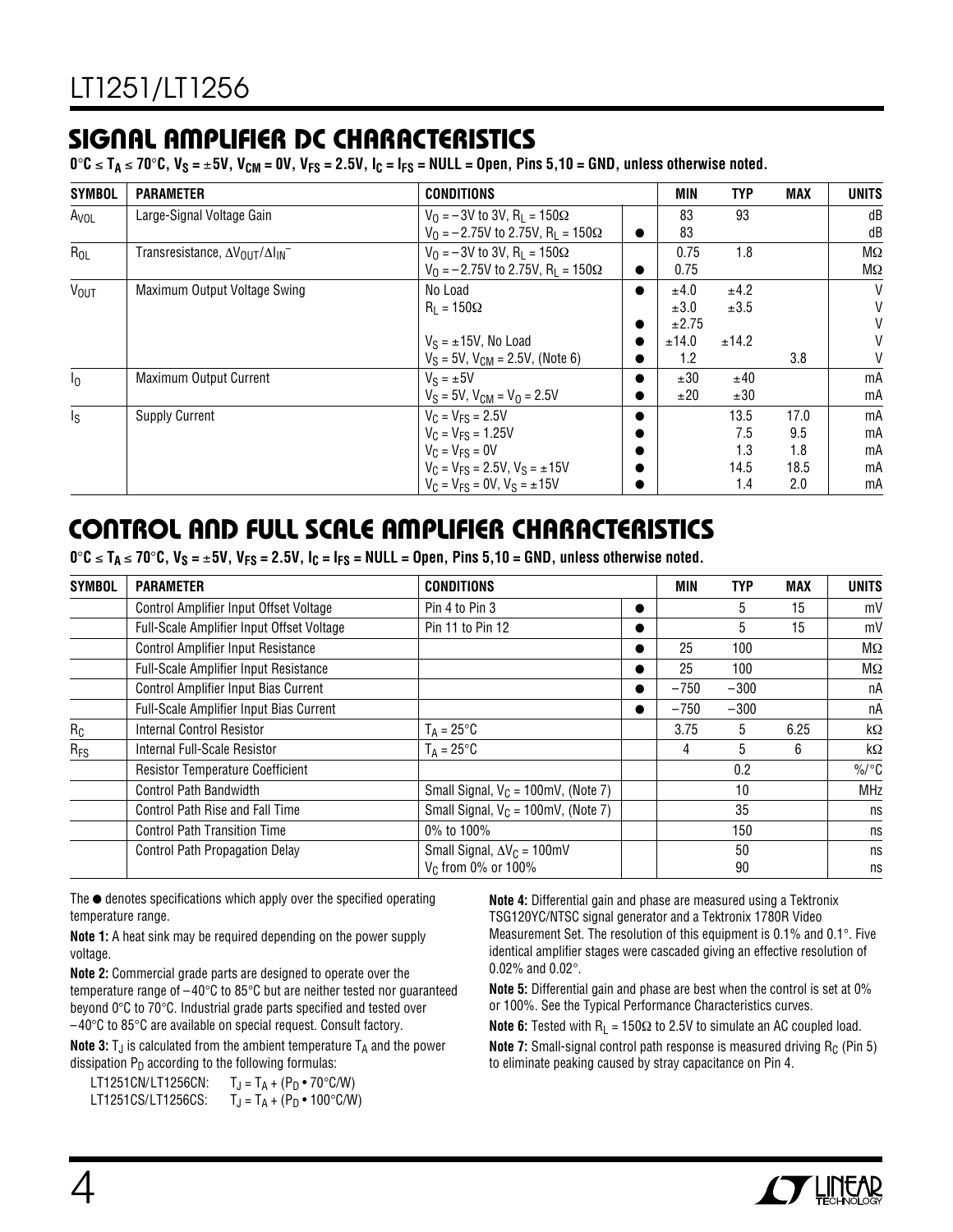VOLTAGE GAIN (dB)

/OLTAGE GAIN (dB)

10 8 6 4 2 0 –2 –4 –6 –8  $-10$   $-10k$ 



**LT1251/LT1256 Control Path Bandwidth**











#### **Undistorted Output Voltage vs Frequency**



**2nd and 3rd Harmonic Distortion vs Frequency**

FREQUENCY (Hz)

100k

VOLTAGE DRIVE R<sub>C</sub>  $V_C = GND$  $V_S = \pm 5V$ 

**LT1251/LT1256 Control Path Bandwidth**

10k 1M 10M 100M

1251/56 G05



**3rd Order Intercept vs Frequency**



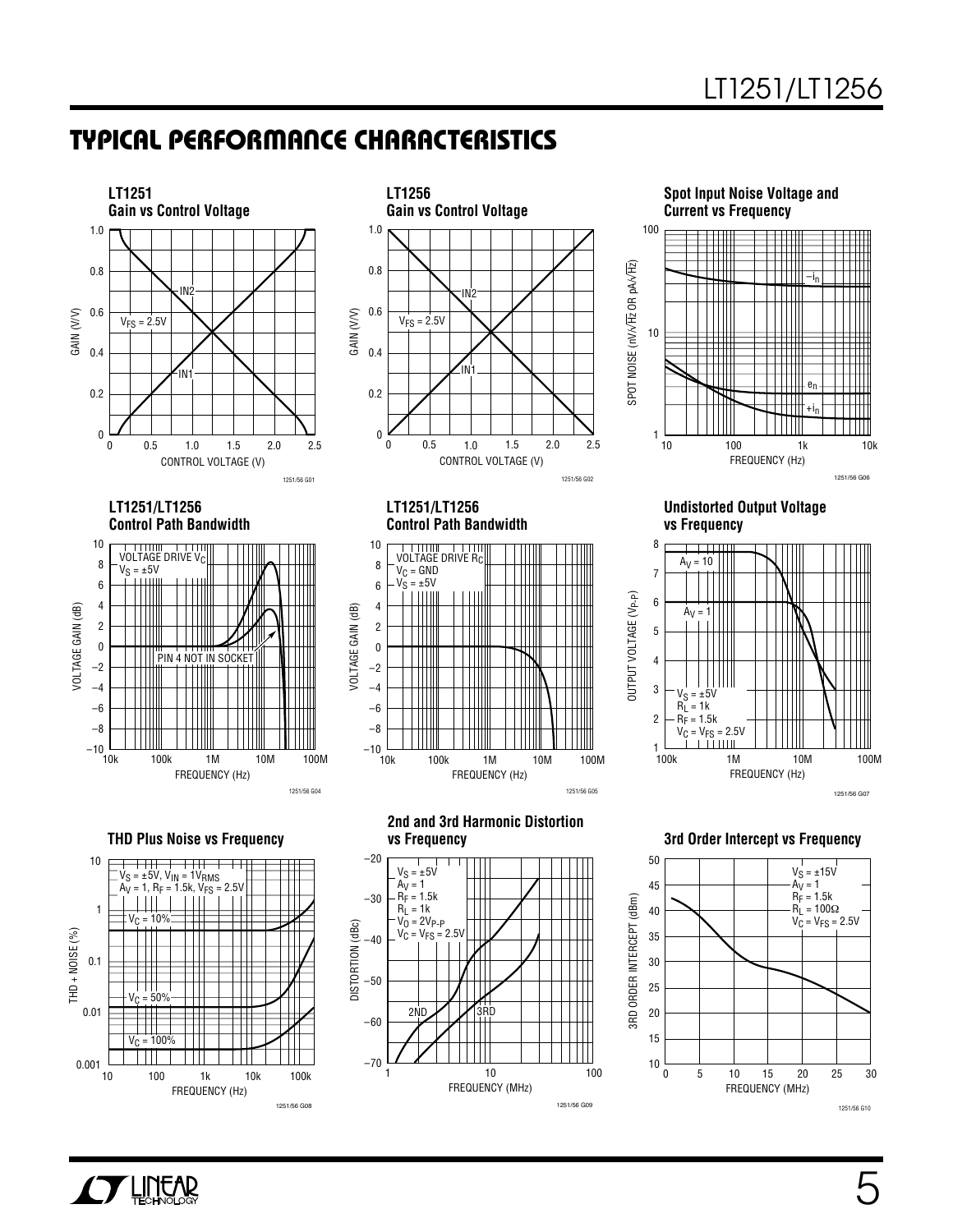

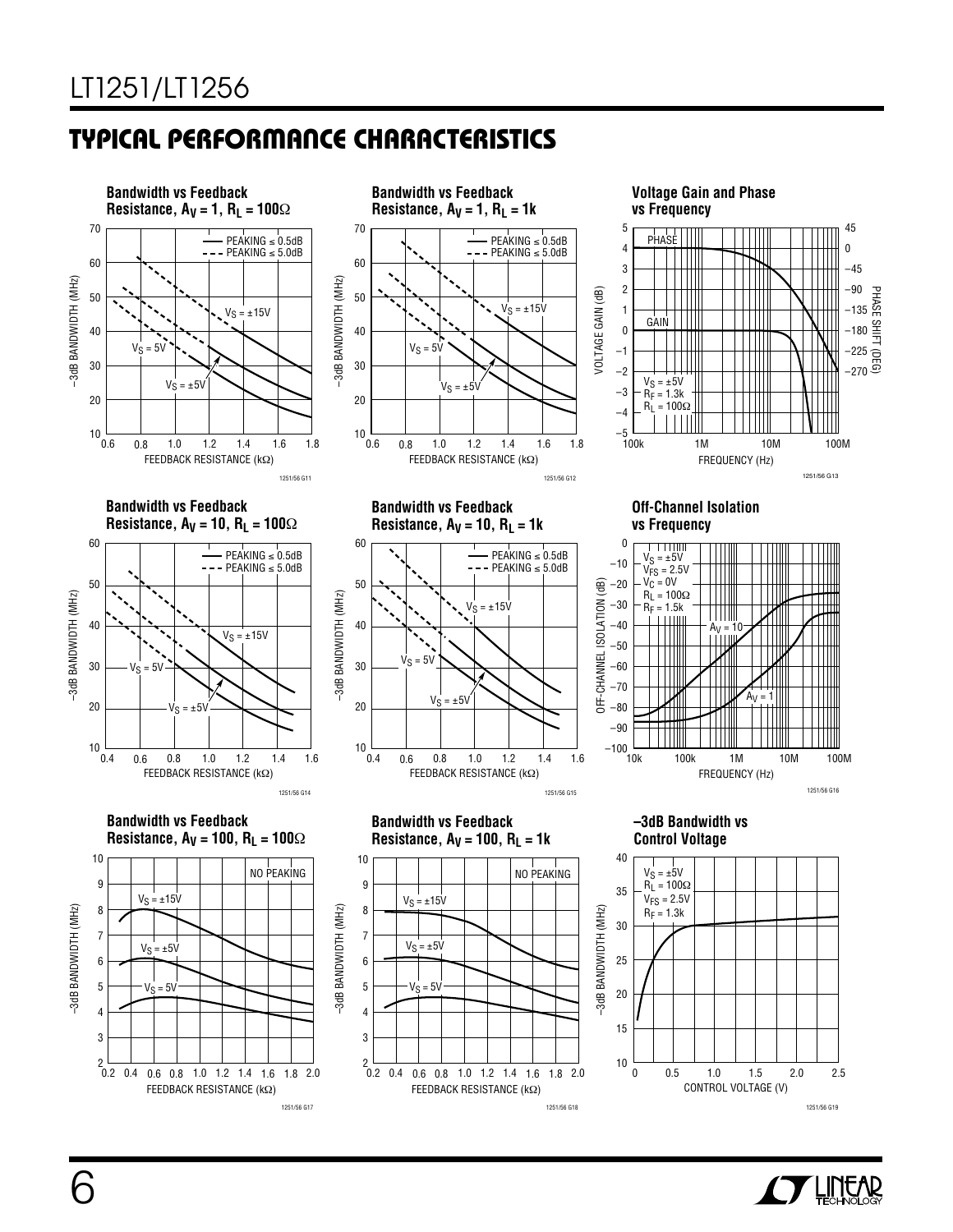



**Supply Current vs**



**Inverting Input Bias Current vs Null Voltage**



**Positive Output Saturation Voltage vs Load Current**



**Inverting Input Bias Current vs Null Voltage**



**Negative Output Saturation Voltage vs Load Current**



**Control and Full-Scale Amp Input Bias Current vs Input Voltage**

1251/56 G22



**Output Short-Circuit Current vs Temperature**



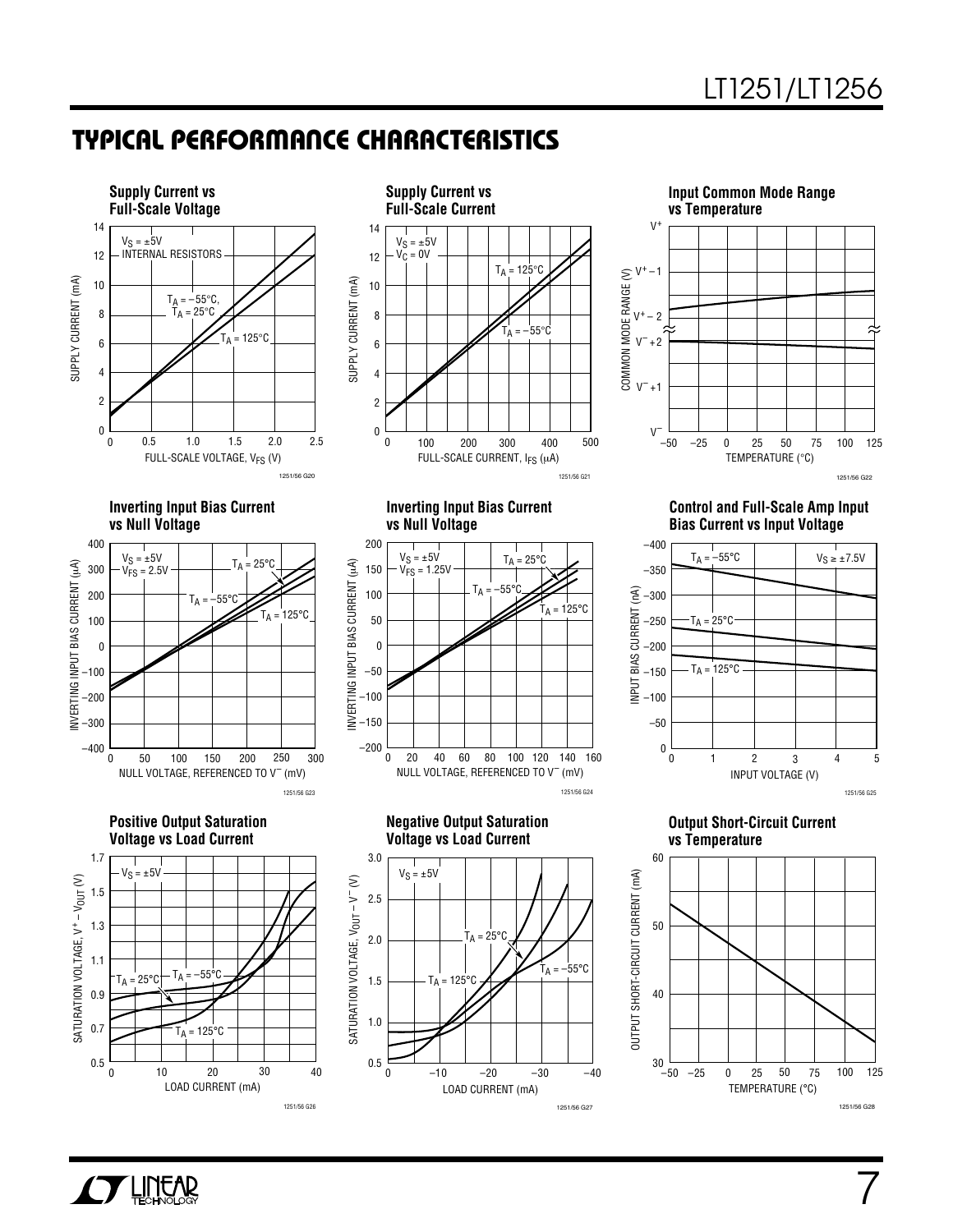







**Settling Time to 10mV vs Output Step**



**Settling Time to 1mV**



**Output Impedance vs Frequency** 



**Differential Gain vs Controlled Gain**







**LT1251 Switching Transient (Glitch)**



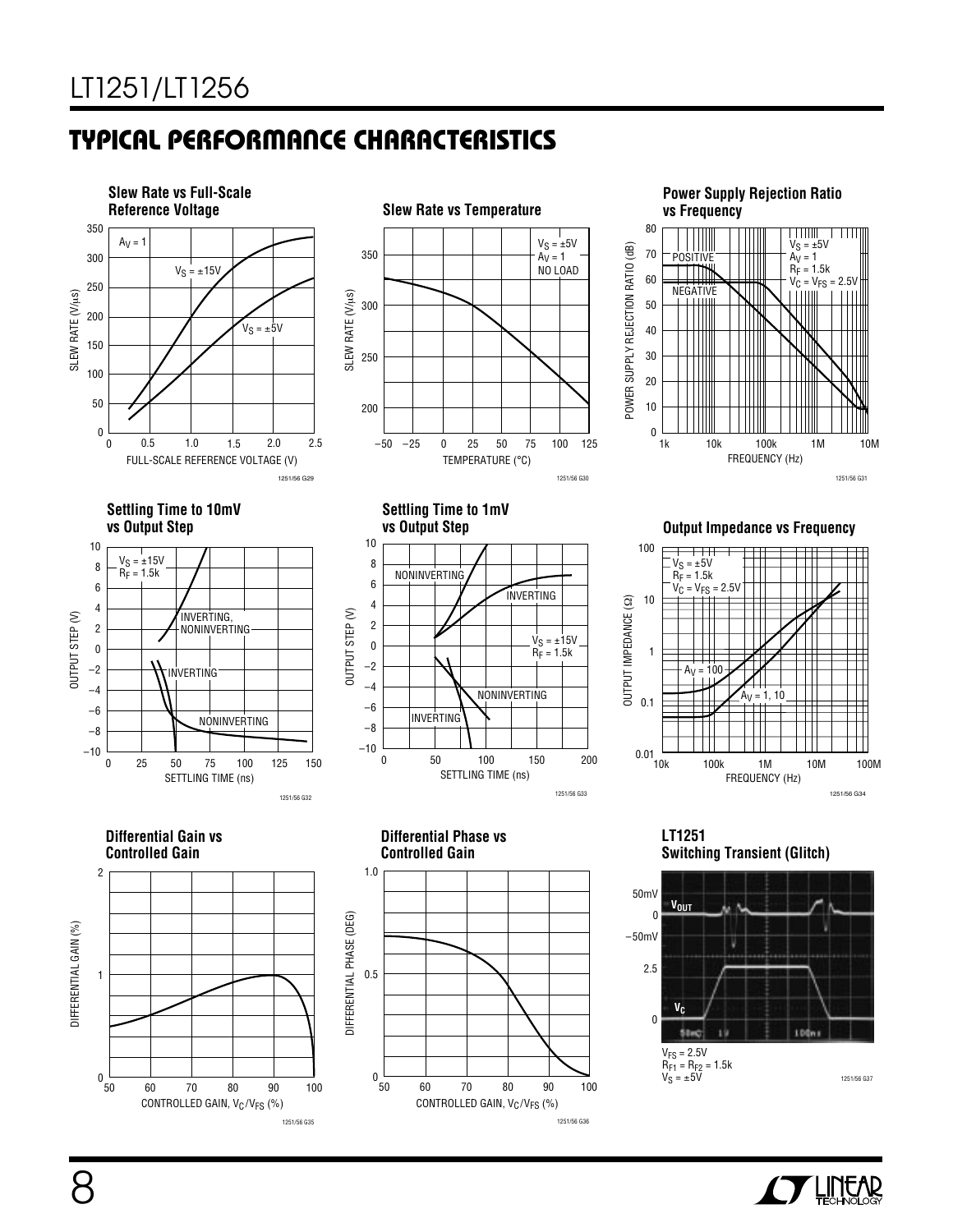### **SIMPLIFIED SCHEMATIC**



**AV LINEAR** 

9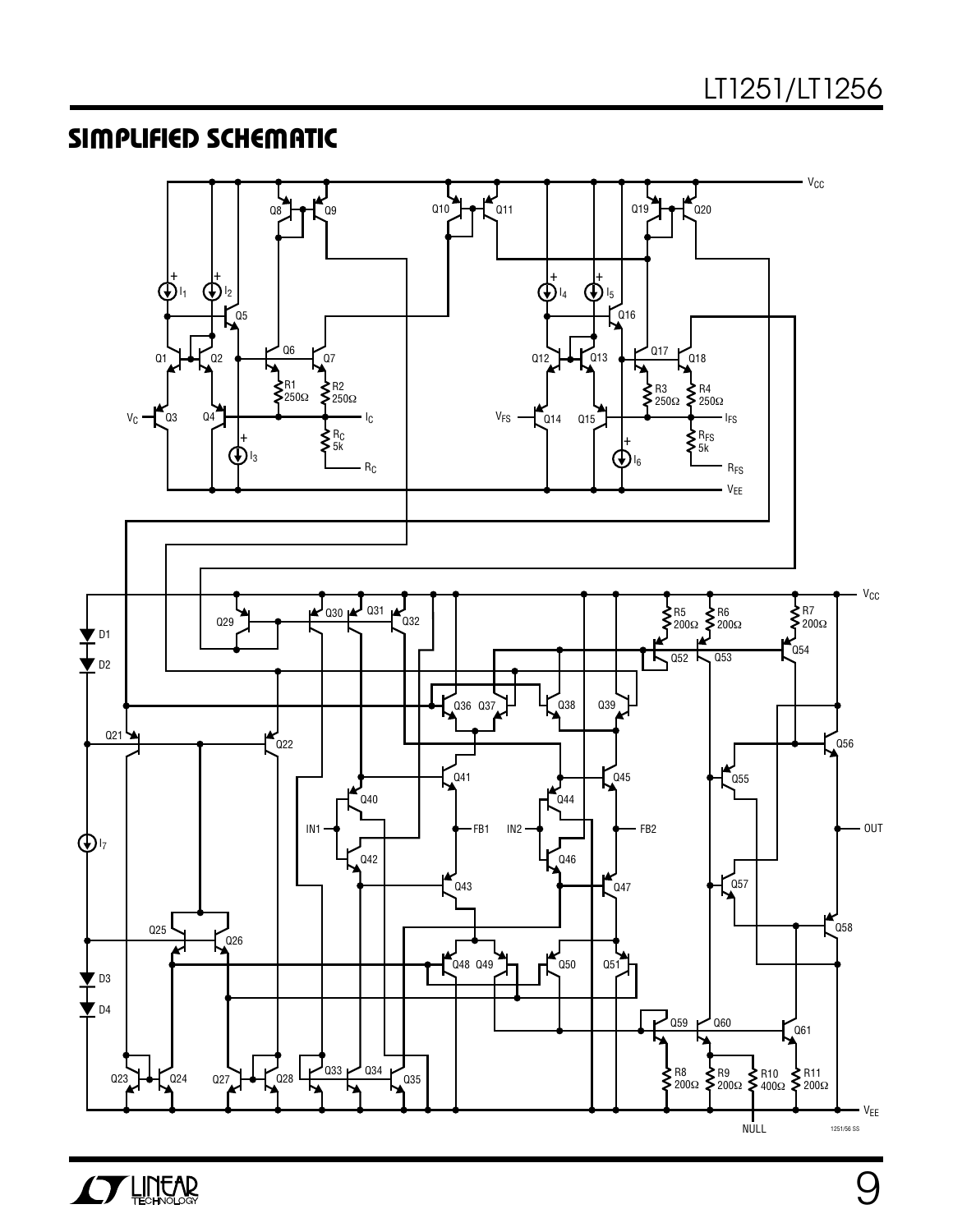### **Supply Voltage**

The LT1251/LT1256 are high speed amplifiers. To prevent problems, use a ground plane with point-to-point wiring and small bypass capacitors  $(0.01 \mu F)$  to  $0.1 \mu F$ ) at each supply pin. For good settling characteristics, especially driving heavy loads, a  $4.7\mu$ F tantalum within an inch or two of each supply pin is recommended.

The LT1251/LT1256 can be operated on single or split supplies. The minimum total supply is 4V (Pins 7 to 9). However, the input common mode range is only guaranteed to within 2V of each supply. On a 4V supply the parts must be operated in the inverting mode with the noninverting input biased half way between Pin 7 and Pin 9. See the Typical Applications section for the proper biasing for single supply operation.

The op amps in the control section operate from  $V^-$ (Pin 7) to within 2V of  $V^+$  (Pin 9). For this reason the positive supply should be 4.5V or greater in order to use 2.5V control and full-scale voltages.

### **Inputs**

The noninverting inputs (Pins 1 and 14) are easy to drive since they look like a 17M resistor in parallel with a 1.5pF capacitor at most frequencies. However, the input stage can oscillate at very high frequencies (100MHz to 200MHz) if the source impedance is inductive (like an unterminated cable). Several inches of wire look inductive at these high frequencies and can cause oscillations. Check for oscillations at the inverting inputs (Pins 2 and 13) with a  $10\times$ probe and a 200MHz oscilloscope. A small capacitor (10pF to 50pF) from the input to ground or a small resistor (100Ω to 300Ω) in series with the input will stop these parasitic oscillations, even when the source is inductive. These components must be within an inch of the IC in order to be effective.

All of the inputs to the LT1251/LT1256 have ESD protection circuits. During normal operation these circuits have no effect. If the voltage between the noninverting and inverting inputs exceeds 6V, the protection circuits will trigger and attempt to short the inputs together. This condition will continue until the voltage drops to less than

500mV or the current to less than 10mA. If a very fast edge is used to measure settling time with an input step of more than 6V, the protection circuits will cause the 1mV settling time to become hundreds of microseconds.

### **Feedback Resistor Selection**

The feedback resistor value determines the bandwidth of the LT1251/LT1256 as in other current feedback amplifiers. The curves in the Typical Performance Characteristics show the effect of the feedback resistor on small-signal bandwidth for various loads, gains and supply voltages. The bandwidth is limited at high gains by the 500MHz to 800MHz gain-bandwidth product as shown in the curves. Capacitance on the inverting input will cause peaking and increase the bandwidth. Take care to minimize the stray capacitance on Pins 2 and 13 during printed circuit board layout for flat response.

If the two input stages are not operating with equal gain, the gain versus control voltage characteristic will be nonlinear. This is true even if  $R_{F1}$  equals  $R_{F2}$ . This is because the open-loop characteristic of a current feedback amplifier is dependent on the Thevenin impedance at the inverting input. For linear control of the gain, the loop gain of the two stages must be equal. For an extreme example, let's take a gain of 101 on input 1,  $R_{F1} = 1.5k$  and  $R_{G1}$  = 15 $\Omega$ , and unity-gain on input 2,  $R_{F2}$  = 1.5k. The curve in Figure 1 shows about 25% error at midscale. To eliminate this nonlinearity we must change the value of RF2. The correct value is the Thevenin impedance at inverting input 1 (including the internal resistance of  $27\Omega$ ) times the gain set at input 1. For a linear gain versus control voltage characteristic when input 2 is operating at unity-gain, the formula is:

$$
R_{F2} = (A_{V1})(R_{F1} || R_{G1} + 27)
$$
  

$$
R_{F2} = (101)(14.85 + 27) = 4227
$$

Because the feedback resistor of the unity-gain input is increased, the bandwidth will be lower and the output noise will be higher. We can improve this situation by reducing the values of  $R_{F1}$  and  $R_{G1}$ , but at high gains the internal 27Ω dominates.

![](_page_9_Picture_15.jpeg)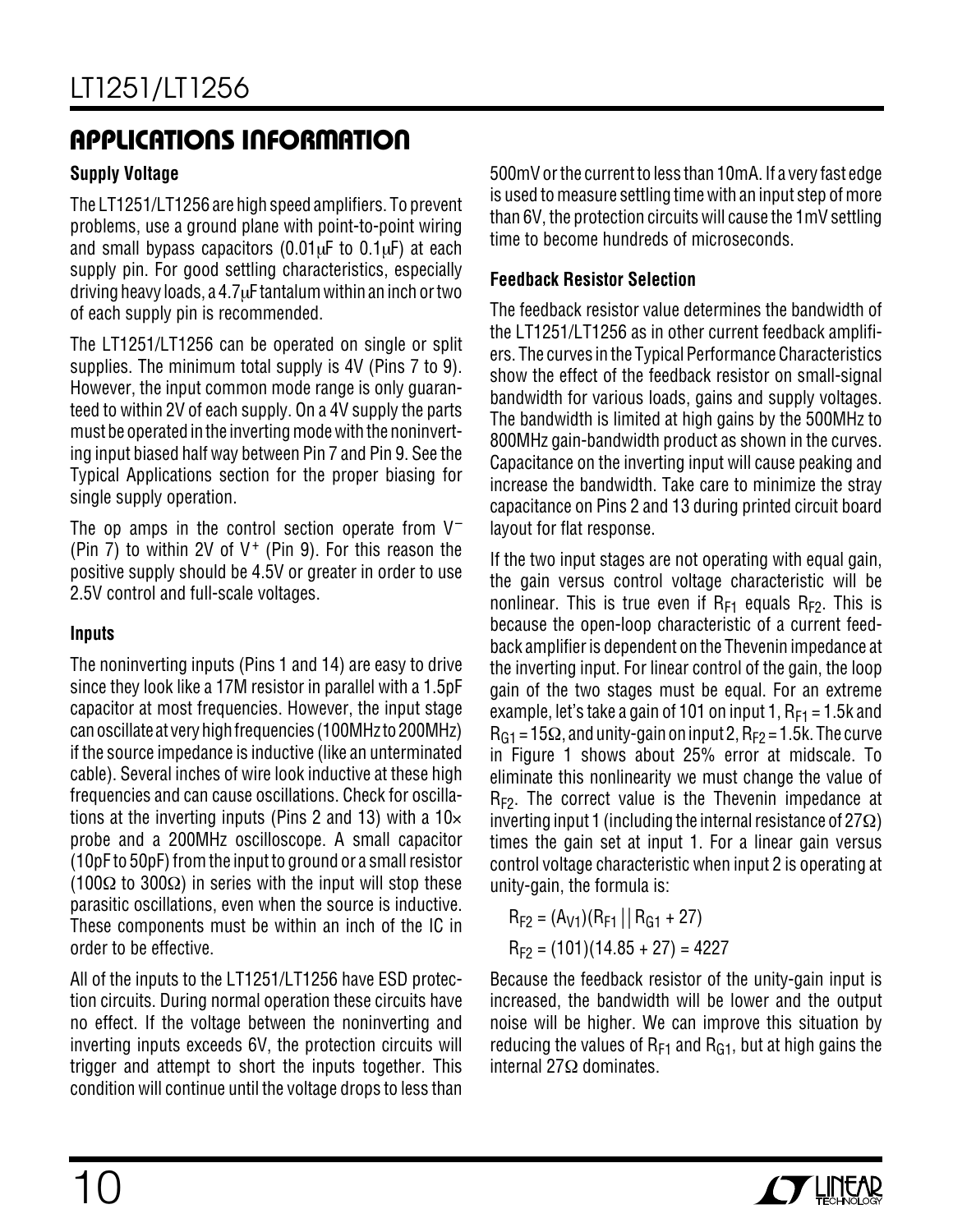![](_page_10_Figure_2.jpeg)

**Figure 1. Linear Gain Control from 0 to 101**

### **Capacitive Loads**

Increasing the value of the feedback resistor reduces the bandwidth and open-loop gain of the LT1251/LT1256; therefore, the pole introduced by a capacitive load can be overcome. If there is little or no resistive load in parallel with the load capacitance, the output stage will resonate, peak and possibly oscillate. With a resistive load of 150Ω, any capacitive load can be accommodated by increasing the feedback resistor. If the capacitive load cannot be paralleled with a DC load of 150Ω, a network of 200pF in series with 100Ω should be placed from the output to ground. Then the feedback resistor should be selected for best response.

### **The Null Pin**

Pin 6 can be used to adjust the gain of an internal current mirror to change the output offset. The open circuit voltage at Pin 6 is set by the full scale current  $I_{FS}$  flowing through 200 $\Omega$  to the negative supply. Therefore, the NULL pin sits 100mV above the negative supply with  $V_{FS}$  equal to 2.5V. Any op amp whose output swings within a few

millivolts of the negative supply can drive the NULL pin. The AM modulator application shows an LT1077 driving the NULL pin to eliminate the output DC offset voltage.

### **Crosstalk**

The amount of signal from the off input that appears at the output is a function of frequency and the circuit topology. The nature of a current feedback input stage is to force the voltage at the inverting input to be equal to the voltage at the noninverting input. This is independent of feedback and forced by a buffer amplifier between the inputs. When the LT1251/LT1256 are operating noninverting, the off input signal is present at the inverting input. Since one end of the feedback resistor is connected to this input, the off signal is only a feedback resistor away from the output. The amount of unwanted signal at the output is determined by the size of the feedback resistor and the output impedance of the LT1251/LT1256. The output impedance rises with increasing frequency resulting in more crosstalk at higher frequencies. Additionally, the current that flows in the inverting input is diverted to the supplies within the chip and some of this signal will also show up at the output. With a 1.5k feedback resistor, the crosstalk is down about 86dB at low frequencies and rises to – 78dB at 1MHz and on to –60dB at 6MHz. The curves show the details.

### **Distortion**

When only one input is contributing to the output ( $V<sub>C</sub> = 0\%$ ) or 100%) the LT1251/LT1256 have very low distortion. As the control reduces the output, the distortion will increase. The amount of increase is a function of the current that flows in the inverting input. Larger input signals generate more distortion. Using a larger feedback resistor will reduce the distortion at the expense of higher output noise.

![](_page_10_Picture_13.jpeg)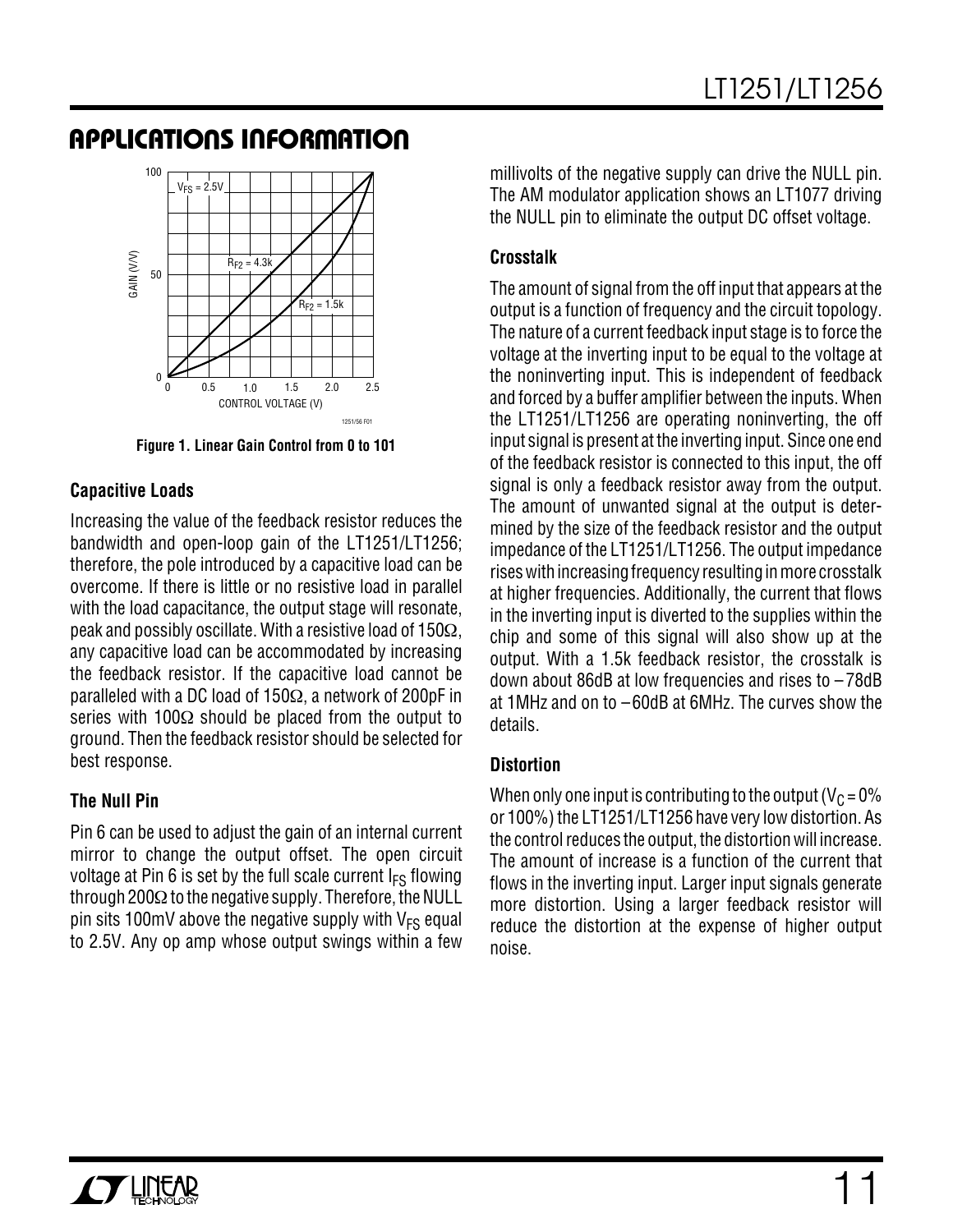**Signal Path Description**

![](_page_11_Figure_3.jpeg)

**Figure 2. Signal Path Block Diagram**

Figure 2 is the basic block diagram of the LT1251/LT1256 signal path with external resistors  $R_{G1}$ ,  $R_{F1}$ ,  $R_{G2}$  and  $R_{F2}$ . Both input stages are operating as noninverting amplifiers with two input signals  $V_1$  and  $V_2$ .

Each input stage has a unity-gain buffer from the noninverting input to the inverting input. Therefore, the inverting input is at the same voltage as the noninverting input.  $R_1$ and  $R<sub>2</sub>$  represent the internal output resistances of these buffers, approximately 27Ω.

K is a constant determined by the control circuit and can be any value between 0 and 1. The control circuit is described in a later section.

By inspection of the diagram:

$$
I_1 = \frac{V_1}{R_1 + \frac{(R_{G1})(R_{F1})}{R_{G1} + R_{F1}}} - \frac{V_0}{R_{F1} + R_1 \left(\frac{R_{F1}}{R_{G1}} + 1\right)}
$$

$$
I_2 = \frac{V_2}{R_2 + \frac{(R_{G2})(R_{F2})}{R_{G2} + R_{F2}}} - \frac{V_0}{R_{F2} + R_2(\frac{R_{F2}}{R_{G2}} + 1)}
$$
  
\n
$$
I_0 = K I_1 + (1 - K)I_2
$$
  
\n
$$
V_0 = I_0 \left(\frac{R_{0L}}{(1 + sR_{0L}C)}\right)
$$

Substituting and rearranging gives:

$$
V_0 = \frac{\frac{KV_1}{R_1 + \frac{(R_{G1})(R_{F1})}{R_{G1} + R_{F1}} + \frac{(R_{G2})(R_{F2})}{R_{G2} + R_{F2}}}{\frac{1 + sR_{OL}C}{R_{OL}} + \frac{K}{R_{F1} + R_1(\frac{R_{F1}}{R_{G1}} + 1)} + \frac{(1 - K)}{R_{F2} + R_2(\frac{R_{F2}}{R_{G2}} + 1)}}
$$

**General Equation for the Noninverting Amplifier Case**

![](_page_11_Picture_14.jpeg)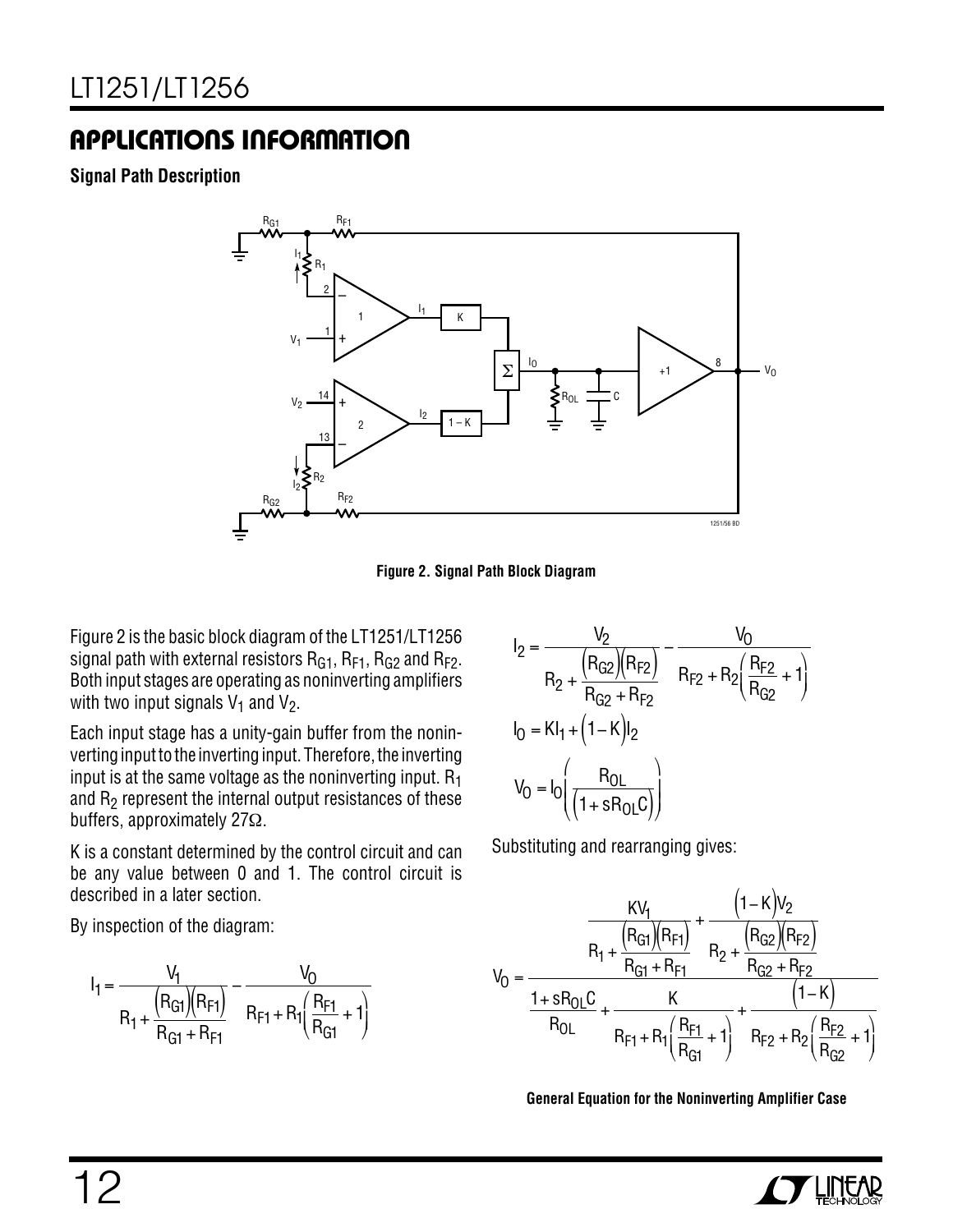In low gain applications,  $R_1$  and  $R_2$  are small compared to the feedback resistors and therefore we can simplify the equation to:

$$
V_0 = \frac{\frac{KV_1}{(R_{GI})(R_{F1})} + \frac{(1 - K)V_2}{(R_{G2})(R_{F2})}}{\frac{R_{GI} + R_{F1}}{R_{OL}} + \frac{K}{R_{F1}} + \frac{(1 - K)}{R_{F2}}}
$$

Note that the denominator causes a gain error due to the open-loop gain (typically 0.1% for frequencies below 20kHz) and for mismatches in  $R_{F1}$  and  $R_{F2}$ . A 1% mismatch in the feedback resistors results in a 0.25% error at  $K = 0.5$ .

If we set  $R_{F1} = R_{F2}$  and assume  $R_{O1} >> R_{F1}$  (a 0.1% error at low frequencies) the above equation simplifies to:

$$
V_0 = KV_1A_{V1} + (1 - K)V_2A_{V2}
$$
  
where  $A_{V1} = 1 + \frac{R_{F1}}{R_{G1}}$  and  $A_{V2} = 1 + \frac{R_{F2}}{R_{G2}}$ 

This shows that the output fades linearly from input 2, times its gain, to input 1, times its gain, as K goes from  $0$  to 1.

If only one input is used (for example,  $V_1$ ) and Pin 14 is grounded, then the gain is proportional to K.

$$
\frac{V_0}{V_1} = KA_{V1}
$$

Similarly for the inverting case where the noninverting inputs are grounded and the input voltages  $V_1$  and  $V_2$  drive the normally grounded ends of  $R<sub>G1</sub>$  and  $R<sub>G2</sub>$ , we get:

$$
V_0 = -\frac{\frac{KV_1}{R_{G1} + R_1 \left(\frac{R_{G1}}{R_{F1}} + 1\right)} + \frac{\left(1 - K\right)V_2}{R_{G2} + R_2 \left(\frac{R_{G2}}{R_{F2}} + 1\right)}}{\frac{1 + sR_{OL}C}{R_{OL}} + \frac{K}{R_{F1} + R_1 \left(\frac{R_{F1}}{R_{G1}} + 1\right)} + \frac{\left(1 - K\right)}{R_{F2} + R_2 \left(\frac{R_{F2}}{R_{G2}} + 1\right)}}
$$

### **General Equation for the Inverting Amplifier Case**

Note that the denominator is the same as the noninverting case. In low gain applications,  $R_1$  and  $R_2$  are small compared to the feedback resistors and therefore we can simplify the equation to:

$$
V_0 = -\frac{\frac{KV_1}{R_{G1}} + \frac{(1 - K)V_2}{R_{G2}}}{\frac{1 + sR_{OL}C}{R_{OL}} + \frac{K}{R_{F1}} + \frac{(1 - K)}{R_{F2}}}
$$

Again, if we set  $R_{F1} = R_{F2}$  and assume  $R_{O1} >> R_{F1}$  (a 0.1% error at low frequencies) the above equation simplifies to:

$$
V_0 = -\left[KV_1A_{V1} + (1 - K)V_2A_{V2}\right]
$$
  
where  $A_{V1} = \frac{R_{F1}}{R_{G1}}$  and  $A_{V2} = \frac{R_{F2}}{R_{G2}}$ 

The 4-resistor difference amplifier yields the same result as the inverting amplifier case, and the common mode rejection is independent of K.

![](_page_12_Picture_18.jpeg)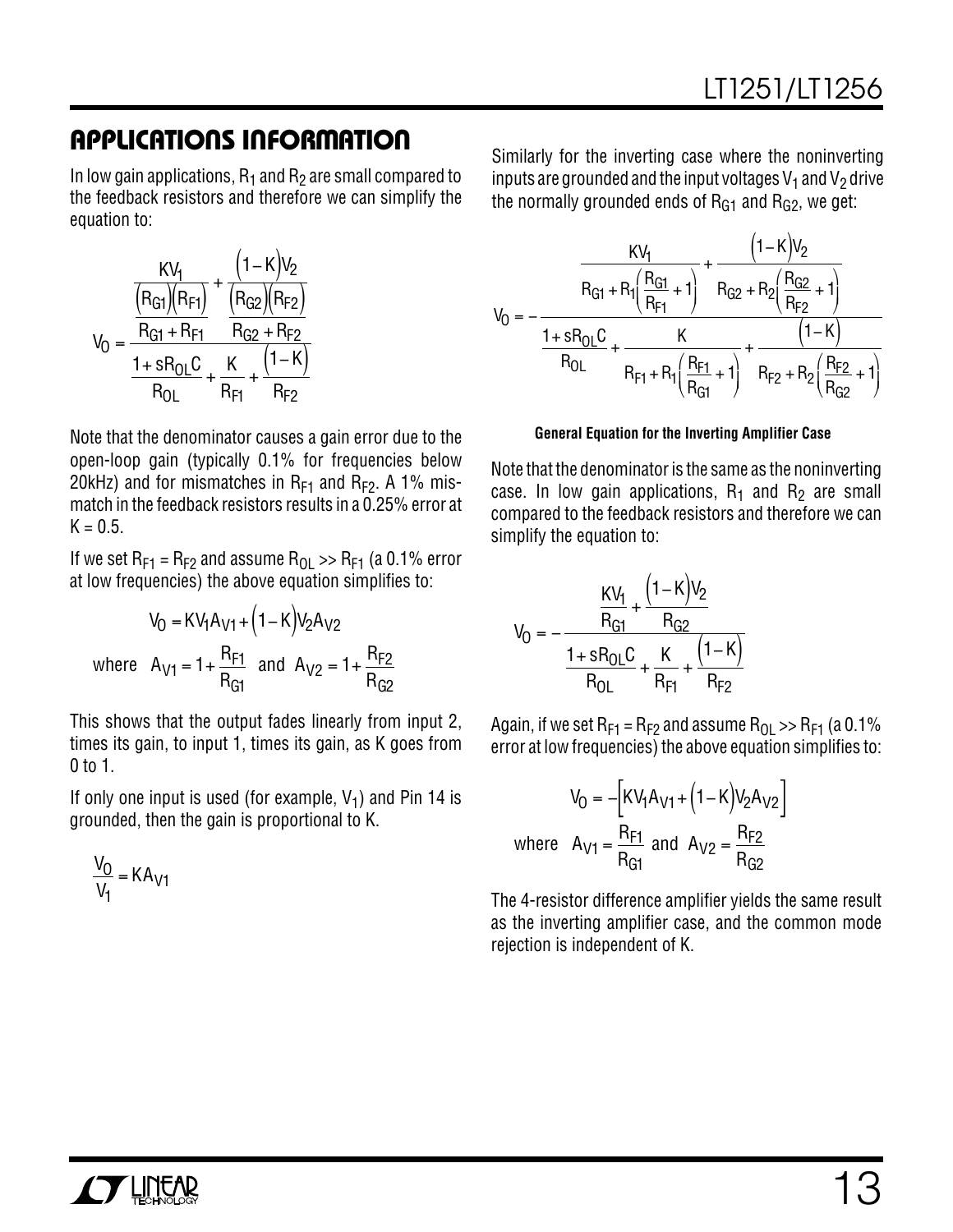**Control Circuit Description**

![](_page_13_Figure_3.jpeg)

**Figure 3. Control Circuit Block Diagram**

The control section of the LT1251/LT1256 consists of two identical voltage-to-current converters (V-to-I); each V-to-I contains an op amp, an NPN transistor and a resistor. The converter on the right generates a full-scale current  $I_{FS}$  and the one on the left generates a *control* current  $I_C$ . The ratio  $I_C/I_{FS}$  is called K. K goes from a minimum of zero (when  $I_C$  is zero) to a maximum of one (when  $I_C$  is equal to, or greater than,  $I_{FS}$ ). K determines the gain from each signal input to the output.

The op amp in each V-to-I drives the transistor until the voltage at the inverting input is the same as the voltage at the noninverting input. If the open end of the resistor (Pin 5 or 10) is grounded, the voltage across the resistor is the same as the voltage at the noninverting input. The emitter current is therefore equal to the input voltage  $V_C$  divided by the resistor value  $R_C$ . The collector current is essentially the same as the emitter current and it is the ratio of the two collector currents that sets the gain.

The LT1251/LT1256 are tested with Pins 5 and 10 grounded and a full-scale voltage of 2.5V applied to  $V_{FS}$  (Pin 12). This sets  $I_{FS}$  at approximately 500 $\mu$ A; the control voltage  $V_C$  is applied to Pin 3. When the control voltage is negative or zero,  $I_C$  is zero and K is zero. When  $V_C$  is 2.5V or greater,  $I_{\rm C}$  is equal to or greater than  $I_{\rm FS}$  and K is one. The gain of channel one goes from 0% to 100% as  $V_C$  goes from zero to 2.5V. The gain of channel two goes the opposite way, from 100% down to 0%. The worst-case error in K (the gain) is  $\pm 3\%$  as detailed in the electrical tables. By using a 2.5V full-scale voltage and the internal resistors, no additional errors need be accounted for.

In the LT1256, K changes linearly with  $I_C$ . To insure that K is zero,  $V_C$  must be negative 15mV or more to overcome the worst-case control op amp offset. Similarly to insure that K is 100%,  $V_C$  must be 3% larger than  $V_{FS}$  based on the guaranteed gain accuracy.

To eliminate the overdrive requirement, the LT1251 has internal circuitry that senses when the control current is at about 5% and sets K to 0%. Similarly, at about 95% it sets K to 100%. The LT1251 guarantees that a 2% (50mV) input gives zero and 98% (2.45V) gives 100%.

The operating currents of the LT1251/LT1256 are derived from  $I<sub>FS</sub>$  and therefore the quiescent current is a function of  $V_{FS}$  and  $R_{FS}$ . The electrical tables show the supply current for three values of  $V_{FS}$  including zero. An approximate formula for the supply current is:

 $I_S = 1mA + (24)(I_{FS}) + (V_S/20k)$ 

where  $V_S$  is the total supply voltage between Pins 9 and 7. By reducing  $I_{FS}$  the supply current can be reduced, however, the slew rate and bandwidth will also be reduced as indicated in the characteristic curves. Using the internal resistors (5k) with  $V_{FS}$  equal to 2.5V results in  $I_{FS}$  equal to  $500\mu$ A; there is no reason to use a larger value of  $I<sub>FS</sub>$ .

The inverting inputs of the V-to-I converters are available so that external resistors can be used instead of the internal ones. For example, if a 10V full-scale voltage is desired, an external pair of 20k resistors should be used to set  $I_{FS}$  to 500 $\mu$ A. The positive supply voltage must be 2.5V greater than the maximum  $V_C$  and/or  $V_{FS}$  to keep the transistors from saturating. Do not use the internal resistors with external resistors because the internal resistors have a large positive temperature coefficient (0.2%/°C) that will cause gain errors.

If the control voltage is applied to the free end of resistor  $R_C$  (Pin 5) and the V<sub>C</sub> input (Pin 3) is grounded, the polarity of the control voltage must be inverted. Therefore, K will be 0% for zero input and 100% for –2.5V input, assuming  $V_{FS}$  equals 2.5V. With Pin 3 grounded, Pin 4 is a virtual ground; this is convenient for summing several negative going control signals.

![](_page_13_Picture_16.jpeg)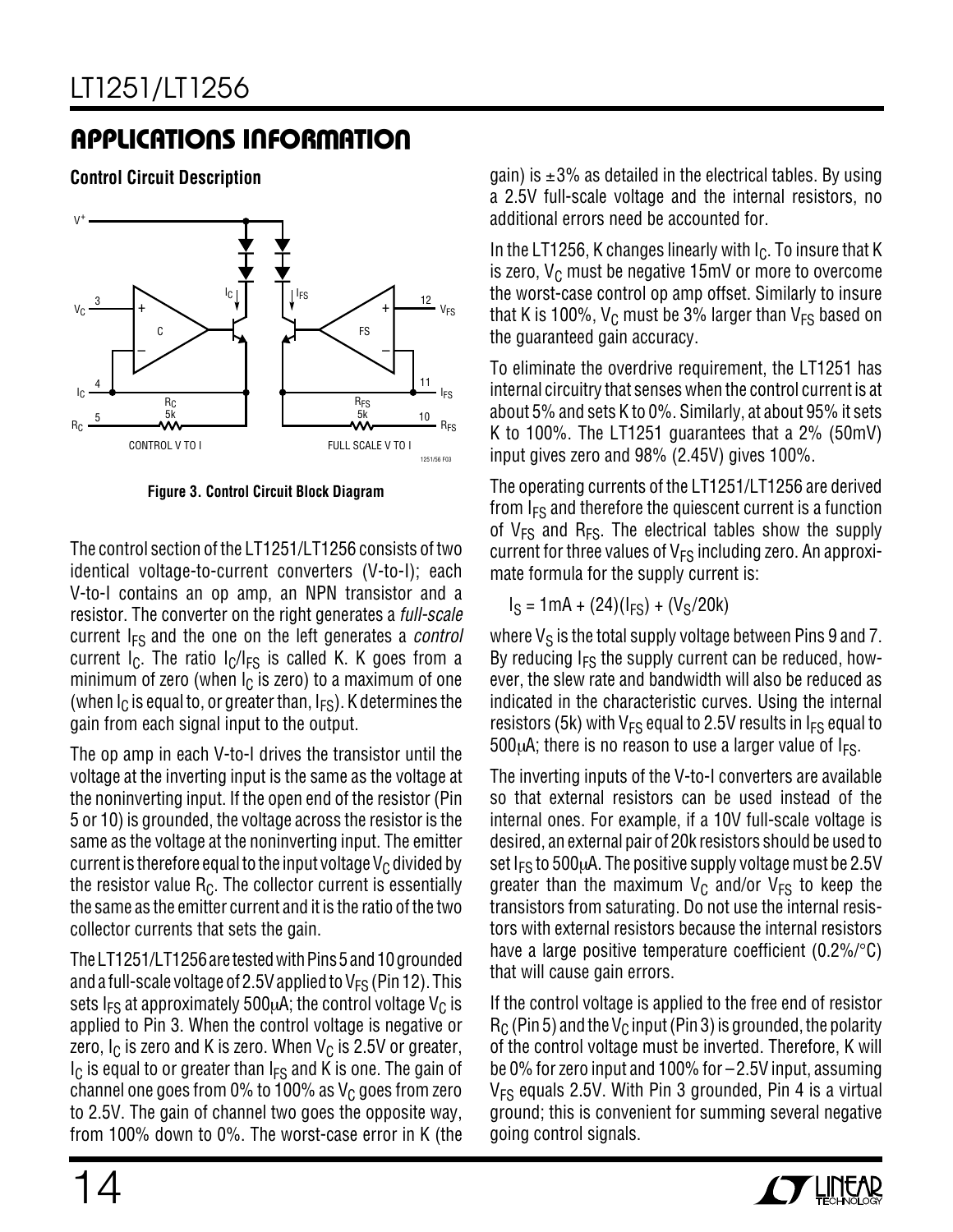![](_page_14_Figure_2.jpeg)

**AM Modulator with DC Output Nulling Circuit**

**Single Supply Inverting AC Amplifier**

![](_page_14_Figure_5.jpeg)

**Single Supply Noninverting AC Amplifier with Digital Gain Control**

![](_page_14_Figure_7.jpeg)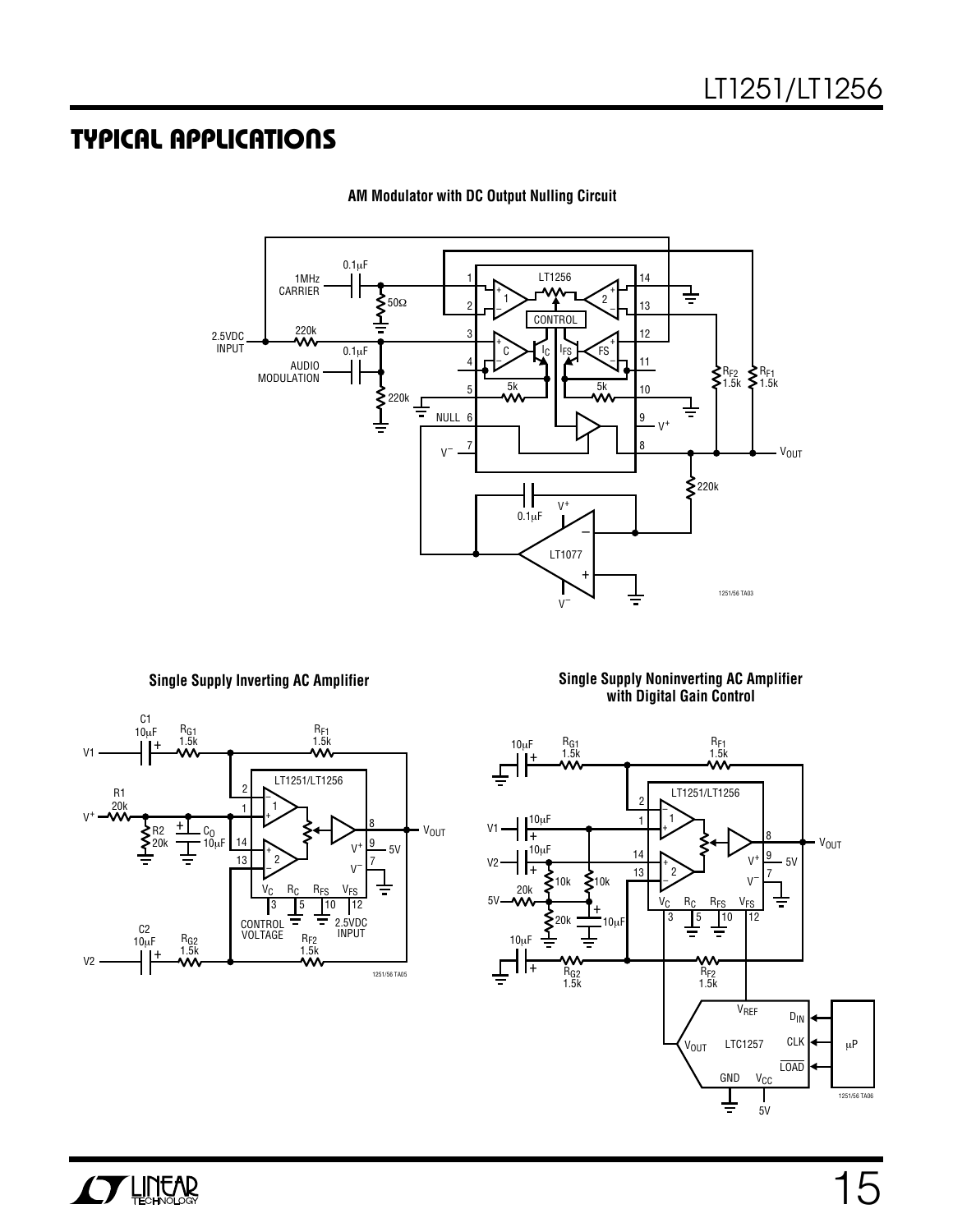![](_page_15_Figure_2.jpeg)

#### **Controlled Gain, Voltage-to-Current Converter (Current Source)**

![](_page_15_Figure_4.jpeg)

![](_page_15_Figure_5.jpeg)

![](_page_15_Picture_6.jpeg)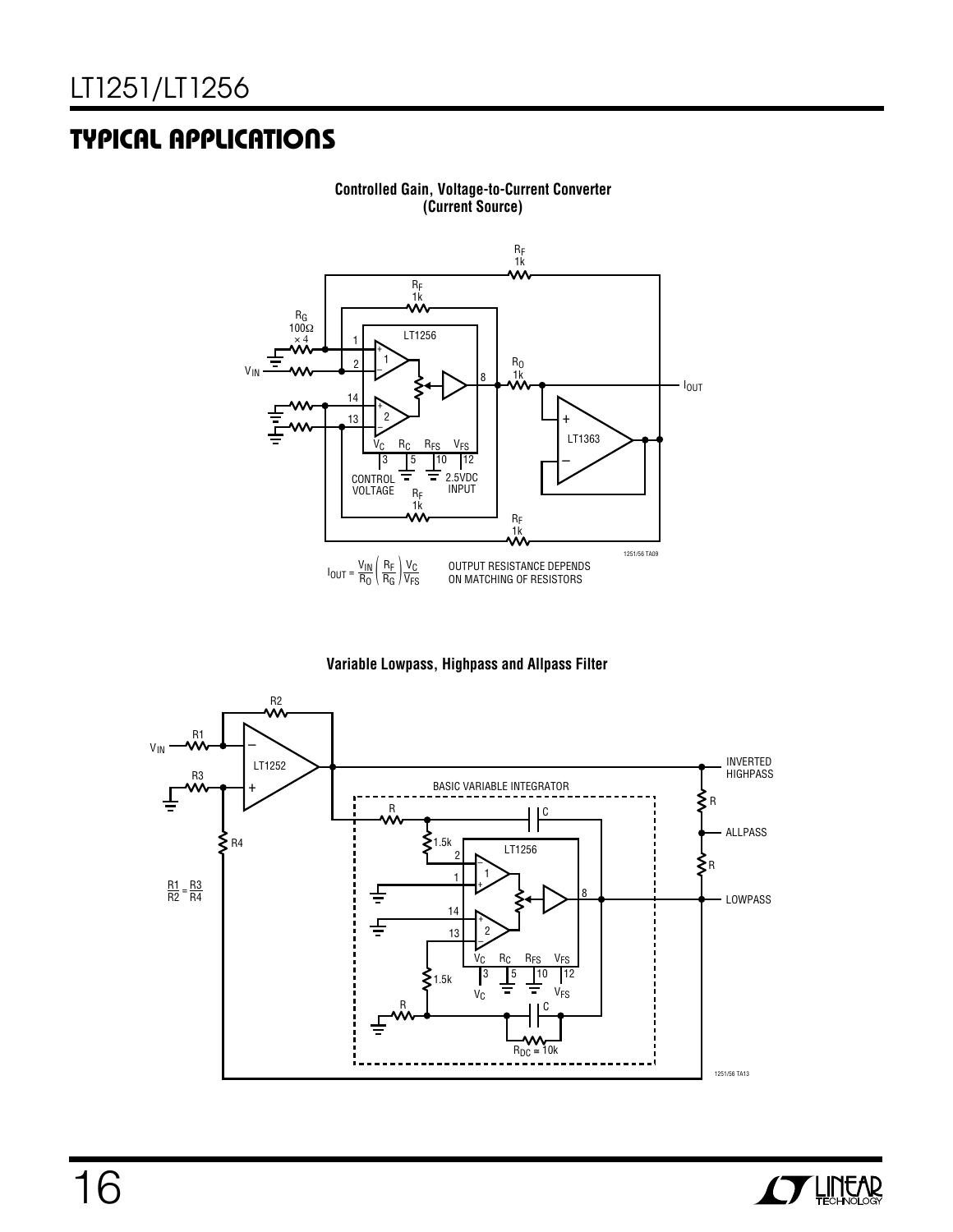### **Logarithmic Gain Control (Noninverting)**

![](_page_16_Figure_3.jpeg)

![](_page_16_Figure_4.jpeg)

#### **Logarithmic Gain Control (Inverting)**

15

![](_page_16_Figure_6.jpeg)

![](_page_16_Figure_7.jpeg)

![](_page_16_Figure_8.jpeg)

![](_page_16_Figure_10.jpeg)

![](_page_16_Figure_11.jpeg)

1251/56 TA12 THE TIME CONSTANT IS INVERSELY PROPORTIONAL TO V $_{\rm C}$ . R<sub>DC</sub> IS REQUIRED TO DEFINE THE DC OUTPUT WHEN<br>THE CONTROL IS AT ZERO.

![](_page_16_Picture_14.jpeg)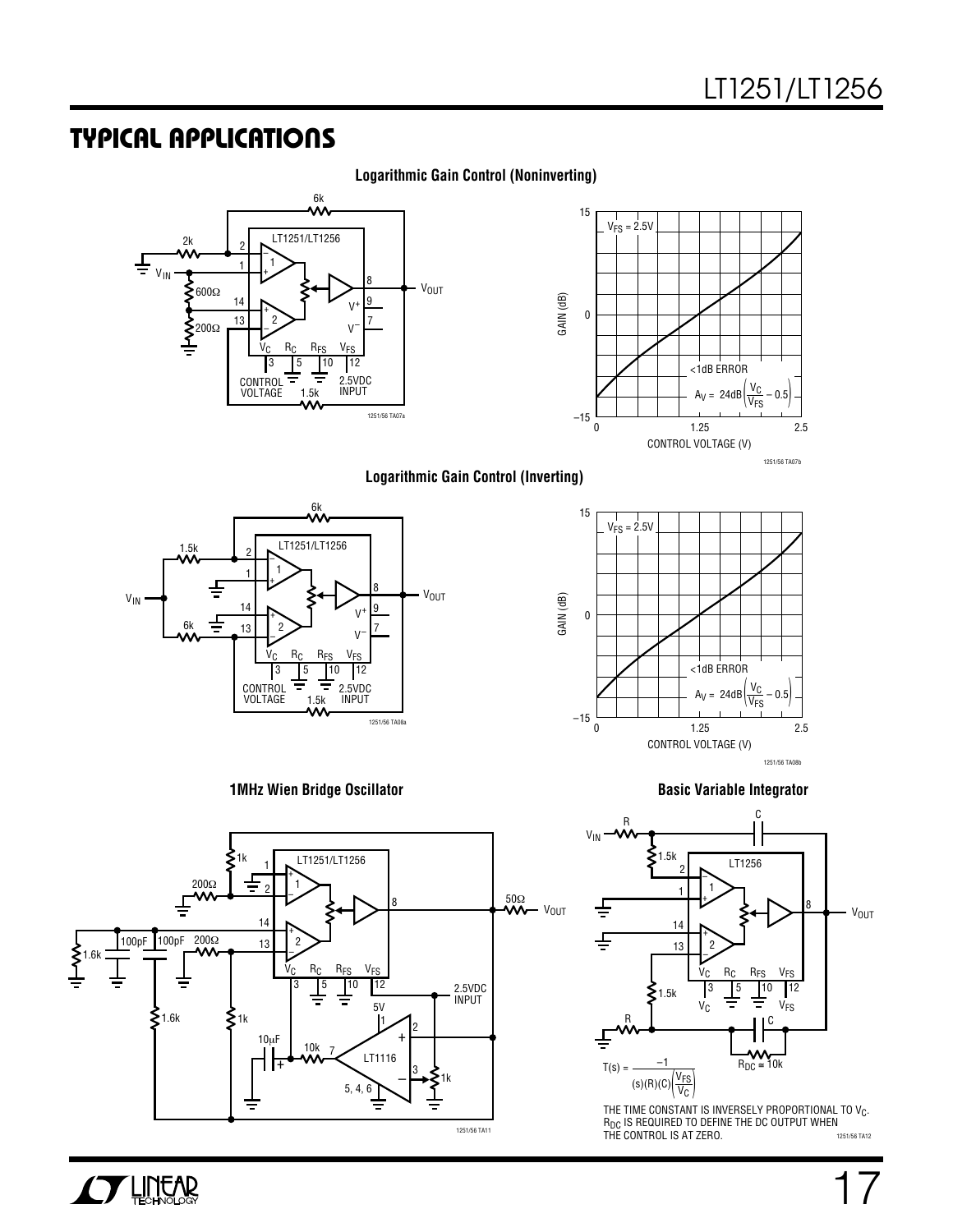![](_page_17_Figure_2.jpeg)

![](_page_17_Figure_3.jpeg)

![](_page_17_Picture_4.jpeg)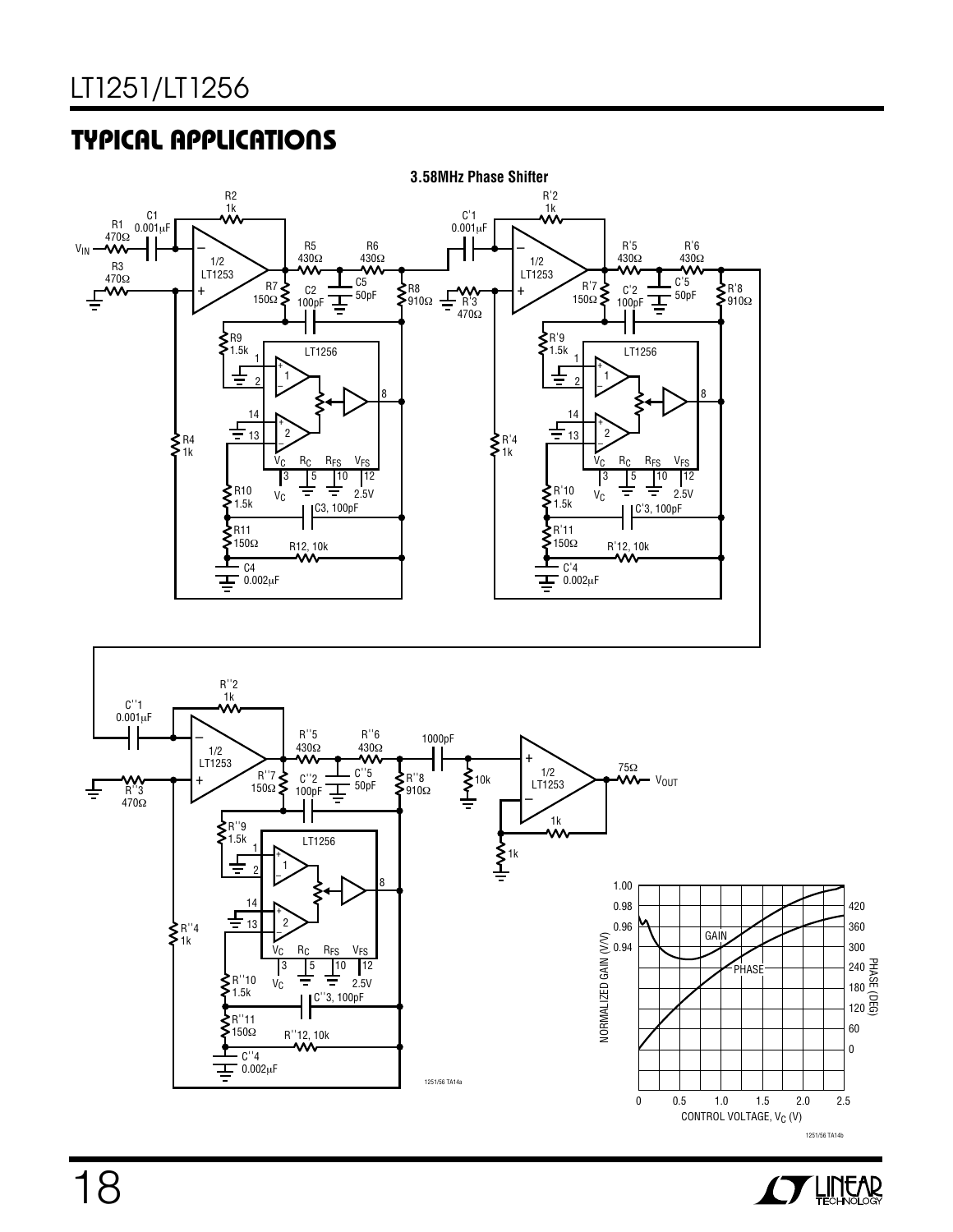![](_page_18_Figure_2.jpeg)

**State Variable Filter with Adjustable Frequency and Q**

![](_page_18_Figure_4.jpeg)

![](_page_18_Figure_5.jpeg)

6 5 4 3 2 1  $V_{FS} = 2.5V$ 

VQ (V)

1251/56 TA15c

2.5

0.5 1.0 1.5 2.0

0

 $\pmb{0}$ 

 $\circ$ 

**AV LINEAR**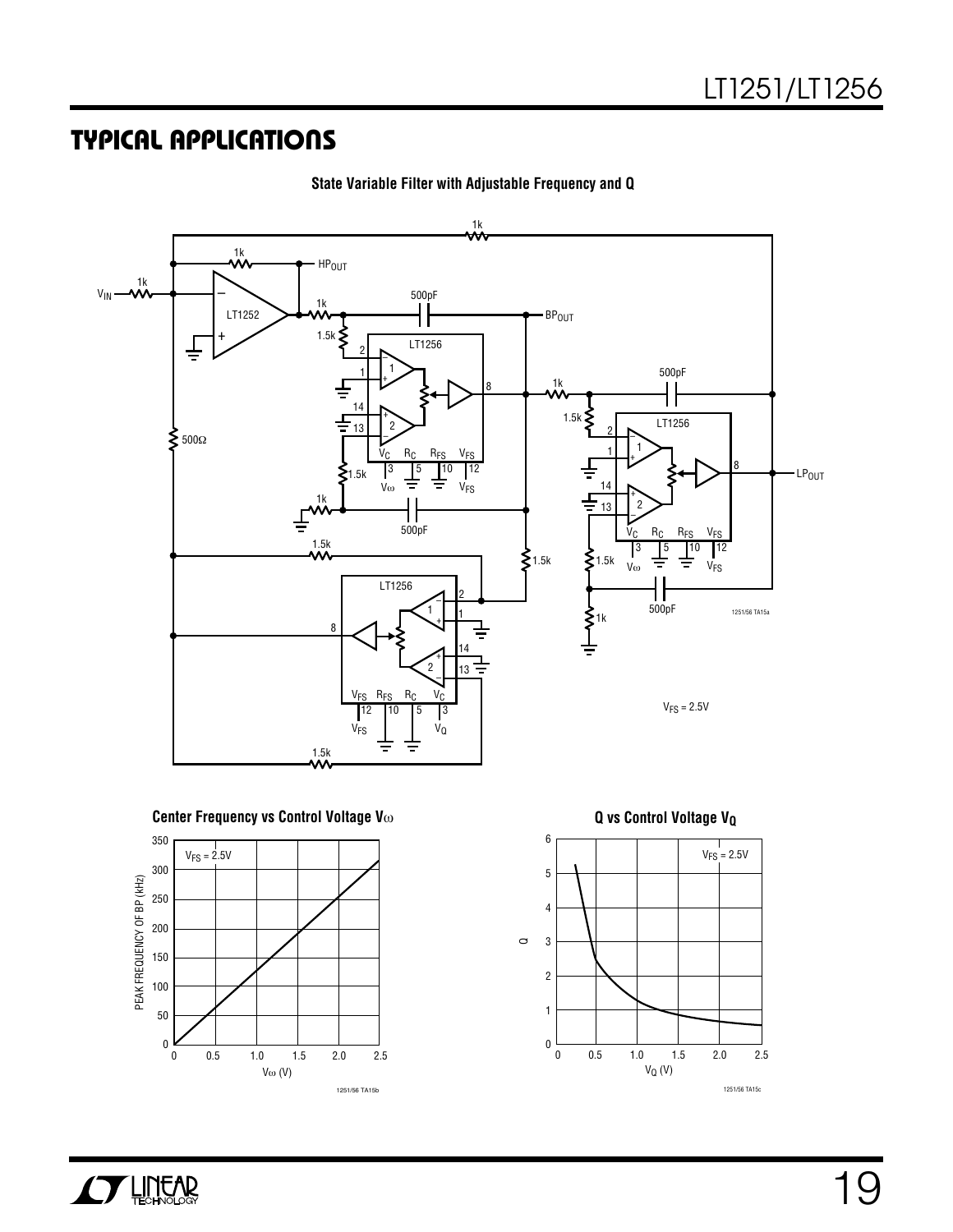### **MACROMODEL**

### **For PSpiceTM**

| $^\star$<br>*6=null input<br>*8=output<br>$\star$ | *7=negative supply<br>*9=positive supply | * Corrected: 7-15-1996<br>*1=first noninverting input<br>*2=first inverting input<br>*3=control voltage input<br>*4=control current input<br>*5=control resistor, RC<br>*10=full scale resistor, RFS<br>*11=full scale current input<br>*12=full scale voltage input<br>*13=second inverting input<br>*14=second noninverting input | * Linear Technology LT1251/LT1256 VIDEO FADER MACROMODEL<br>* Written: 3-11-1994 BY WILLIAM H. GROSS.<br>* Connections: as per datasheet pinout |
|---------------------------------------------------|------------------------------------------|-------------------------------------------------------------------------------------------------------------------------------------------------------------------------------------------------------------------------------------------------------------------------------------------------------------------------------------|-------------------------------------------------------------------------------------------------------------------------------------------------|
| $\star$                                           |                                          |                                                                                                                                                                                                                                                                                                                                     | SUBCKT LT1251 1 2 3 4 5 6 7 8 9 10 11 12 13 14                                                                                                  |
|                                                   | *first input stage                       |                                                                                                                                                                                                                                                                                                                                     |                                                                                                                                                 |
| IB1                                               | 1                                        | 0                                                                                                                                                                                                                                                                                                                                   | 500NA                                                                                                                                           |
| RI1                                               | 1                                        | 0                                                                                                                                                                                                                                                                                                                                   | 17MEG                                                                                                                                           |
| C1                                                | 1                                        | 0                                                                                                                                                                                                                                                                                                                                   | 1.5PF                                                                                                                                           |
| Е1                                                | 2A                                       | 0                                                                                                                                                                                                                                                                                                                                   | VALUE={LIMIT $(V(1), V(8N)+0.4, V(8P)-0.4)+V(EN)/30$ }                                                                                          |
| VOS1                                              | 2A                                       | 2В                                                                                                                                                                                                                                                                                                                                  | 2.5MV                                                                                                                                           |
| R1                                                | 2B                                       | 2                                                                                                                                                                                                                                                                                                                                   | 27                                                                                                                                              |
| C <sub>2</sub>                                    | 2                                        | 0                                                                                                                                                                                                                                                                                                                                   | 1PF                                                                                                                                             |
| $\star$                                           |                                          |                                                                                                                                                                                                                                                                                                                                     |                                                                                                                                                 |
|                                                   | *second input stage                      |                                                                                                                                                                                                                                                                                                                                     |                                                                                                                                                 |
| IB <sub>2</sub>                                   | 14                                       | 0                                                                                                                                                                                                                                                                                                                                   | 450NA                                                                                                                                           |
| RI <sub>2</sub>                                   | 14                                       | 0                                                                                                                                                                                                                                                                                                                                   | 17MEG                                                                                                                                           |
| C14                                               | 14                                       | 0                                                                                                                                                                                                                                                                                                                                   | 1.5PF                                                                                                                                           |
| E2                                                | 13A                                      | 0                                                                                                                                                                                                                                                                                                                                   | VALUE={LIMIT $(V(14)$ , $V(8N)+0.4$ , $V(8P)-0.4)+V(EN)/30$ }                                                                                   |
| VOS2                                              | 13A                                      | 13B                                                                                                                                                                                                                                                                                                                                 | 1.5MV                                                                                                                                           |
| R2                                                | 13B                                      | 13                                                                                                                                                                                                                                                                                                                                  | 27                                                                                                                                              |
| C13                                               | 13                                       | 0                                                                                                                                                                                                                                                                                                                                   | 1PF                                                                                                                                             |
| $\star$                                           |                                          |                                                                                                                                                                                                                                                                                                                                     |                                                                                                                                                 |
| *control amp                                      |                                          |                                                                                                                                                                                                                                                                                                                                     |                                                                                                                                                 |
| IBC                                               | 3                                        | 0                                                                                                                                                                                                                                                                                                                                   | $-300NA$                                                                                                                                        |
| RIC                                               | 3                                        | 0                                                                                                                                                                                                                                                                                                                                   | 100MEG                                                                                                                                          |
| C <sub>3</sub>                                    | 3                                        | 0                                                                                                                                                                                                                                                                                                                                   | 1PF                                                                                                                                             |
| R3                                                | 3                                        | 3A                                                                                                                                                                                                                                                                                                                                  | 1600                                                                                                                                            |
| CBWC                                              | 3A                                       | $\pmb{0}$                                                                                                                                                                                                                                                                                                                           | 10PF                                                                                                                                            |
| $\mathop{\rm EC}\nolimits$                        | 3B                                       | 0                                                                                                                                                                                                                                                                                                                                   | 3A<br>$\pmb{0}$<br>1.0                                                                                                                          |
| vosc                                              | 3B                                       | 4                                                                                                                                                                                                                                                                                                                                   | 5MV                                                                                                                                             |
| C <sub>4</sub>                                    | 4                                        | 0                                                                                                                                                                                                                                                                                                                                   | 1PF                                                                                                                                             |
| ${\sf RC}$                                        | 4                                        | 5                                                                                                                                                                                                                                                                                                                                   | $5K$                                                                                                                                            |
| C <sub>5</sub>                                    | 5                                        | 0                                                                                                                                                                                                                                                                                                                                   | 1PF                                                                                                                                             |
| $\star$                                           |                                          |                                                                                                                                                                                                                                                                                                                                     |                                                                                                                                                 |

PSpice is a trademark of MicroSim Corporation

![](_page_19_Picture_5.jpeg)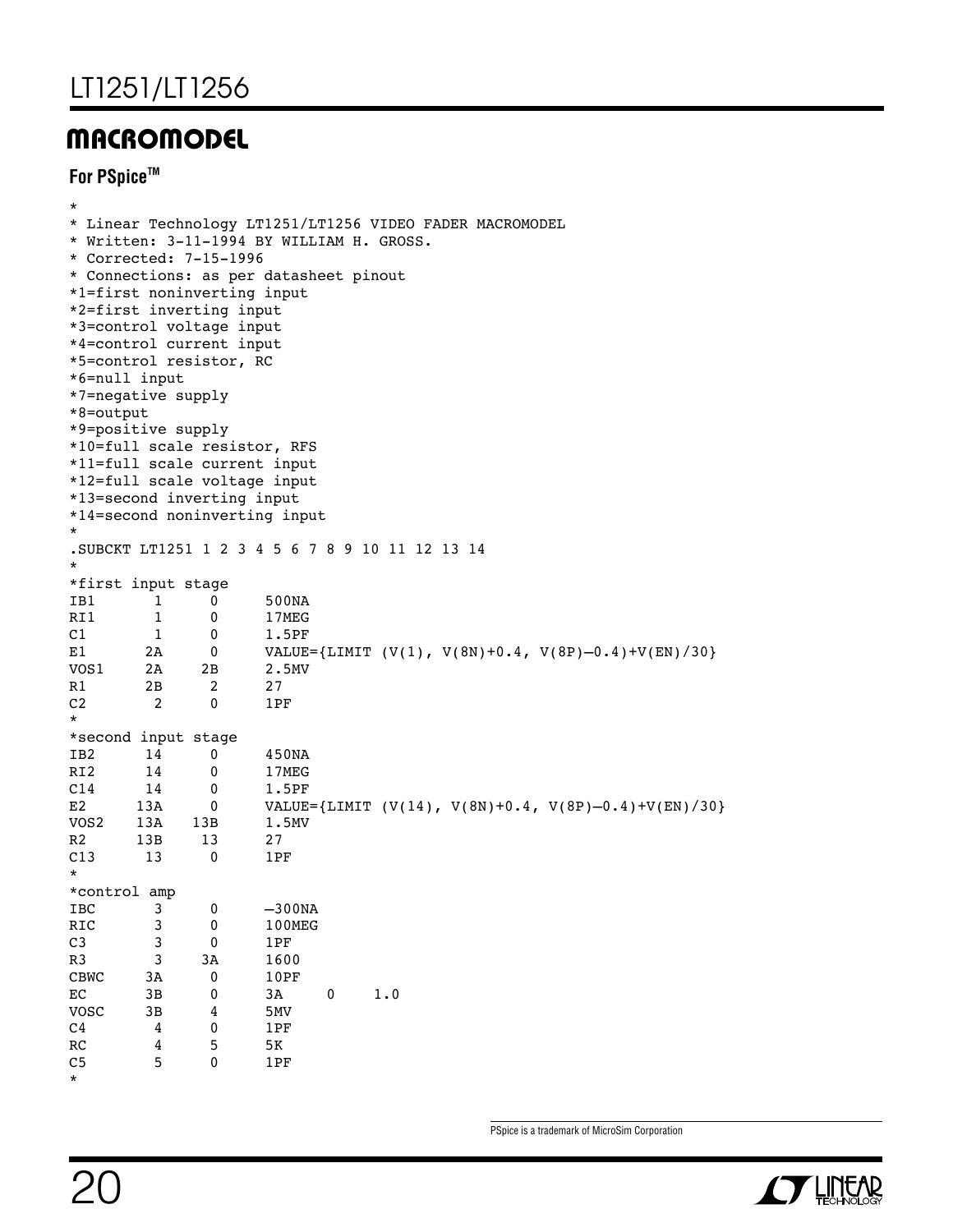### **MACROMODEL**

| *full scale amp        |     |                        |                                                 |                                                                                 |
|------------------------|-----|------------------------|-------------------------------------------------|---------------------------------------------------------------------------------|
| <b>IBFS</b>            | 12  | 0                      | $-300NA$                                        |                                                                                 |
| <b>RIFS</b>            | 12  | 0                      | 100MEG                                          |                                                                                 |
| C12                    | 12  | 0                      | 1PF                                             |                                                                                 |
| R12                    | 12  | 12A                    | 1600                                            |                                                                                 |
| <b>CBWFS</b>           | 12A | 0                      | 10PF                                            |                                                                                 |
| EFS                    | 12B | 0                      | 12A<br>0                                        | 1.0                                                                             |
| VOSFS                  | 12B | 11                     | $-5MV$                                          |                                                                                 |
| C11                    | 11  | 0                      | 1PF                                             |                                                                                 |
| RFS                    | 11  | 10                     | 5K                                              |                                                                                 |
| C10                    | 10  | 0                      | 1PF                                             |                                                                                 |
| $^\star$               |     |                        |                                                 |                                                                                 |
| *generating K          |     |                        |                                                 |                                                                                 |
|                        |     |                        | *** the next two lines are for the LT1251       |                                                                                 |
| $\pmb{+}$              |     |                        | EK K 0 TABLE $\{I(VOSC)/I(VOSFS)\} = (-100,0)$  | (0.04, 0)<br>(0.1, 0.11)<br>$(0.9, 0.907)$ $(0.95, 1.0)$ $(100, 1.0)$           |
|                        |     |                        | *** the next two lines are for the LT1256       |                                                                                 |
|                        |     |                        | *EK K 0 TABLE $\{I(VOSC)/I(VOSFS)\} = (-100,0)$ | (0, 0)<br>(0.2, 0.21)                                                           |
| $^{\star +}$           |     |                        |                                                 | $(0.9, 0.9)$ $(1.0, 1.0)$<br>(100, 1.0)                                         |
| RDUMMY                 | Κ   | 0                      | 1MEG                                            |                                                                                 |
| RNOISE1                | ΕN  | 0                      | 200K                                            |                                                                                 |
| RNOISE2 EN             |     | 0                      | 200K                                            |                                                                                 |
|                        |     | *generates 40.7nV/rtHz |                                                 |                                                                                 |
| $\star$                |     |                        |                                                 |                                                                                 |
| *null circuit          |     |                        |                                                 |                                                                                 |
| <b>GNULL</b>           | 7   | 6A                     | $VALUE = \{I (VOSFS)\}$                         |                                                                                 |
| RN1                    | 6A  | $\overline{7}$         | 200                                             |                                                                                 |
| VNULL                  | 6A  | 6В                     | 0.0V                                            |                                                                                 |
| RN <sub>2</sub>        | 6В  | 6                      | 400                                             |                                                                                 |
| C <sub>6</sub>         | 6   | 7                      | 1PF                                             |                                                                                 |
| $\ast$                 |     |                        |                                                 |                                                                                 |
| *output stage          |     |                        |                                                 |                                                                                 |
| E6                     | 8A  | 0                      |                                                 |                                                                                 |
|                        |     |                        |                                                 | $+$ VALUE={1.8MEG*(I(VOS1)*V(K)+I(VOS2)*(1-V(K))-I(VNULL)+0.10UA+0.0007*V(EN))} |
| RG                     | 8A  | 8Β                     | 1.8MEG                                          |                                                                                 |
| CG                     | 8B  | 0                      | 3.4PF                                           |                                                                                 |
| E8                     | 8C  | 0                      | 8Β<br>0                                         | 1.0                                                                             |
| V8                     | 8C  | 8D                     | 0.0V                                            |                                                                                 |
| R8<br>$^\star$         | 8D  | 8                      | 11                                              |                                                                                 |
|                        |     |                        | *output swing and current limit                 |                                                                                 |
| DP                     | 8B  | 8Ρ                     | D1                                              |                                                                                 |
| <b>VDP</b>             | 8P  | 9                      | $-1.4V$                                         |                                                                                 |
| DN                     | 8N  | 8B                     | D1                                              |                                                                                 |
| <b>VDN</b>             | 8N  | $\overline{7}$         | 1.4V                                            |                                                                                 |
|                        | D1  | D                      |                                                 |                                                                                 |
| . MODEL                |     |                        |                                                 |                                                                                 |
| <b>GCL</b><br>$^\star$ | 8B  | 0                      |                                                 | TABLE $\{I(V8)\} = (-1, -1) (-0.04, 0) (0.04, 0) (1, 1)$                        |
| *supply current        |     |                        |                                                 |                                                                                 |
| GQ                     | 9   | 7                      |                                                 | VALUE= ${1MA+24*I(VOSFS)+(V(7)-V(9))}/20K}$                                     |
| GCC                    | 9   | 0                      |                                                 | TABLE $\{I(V8)\} = (-1,0)(0,0)(1,1)$                                            |
| GEE                    | 7   | 0                      |                                                 | TABLE $\{I(V8)\} = (-1, -1) (0, 0) (1, 0)$                                      |
| $^\star$               |     |                        |                                                 |                                                                                 |
|                        |     |                        |                                                 |                                                                                 |

.ENDS LT1251

![](_page_20_Picture_4.jpeg)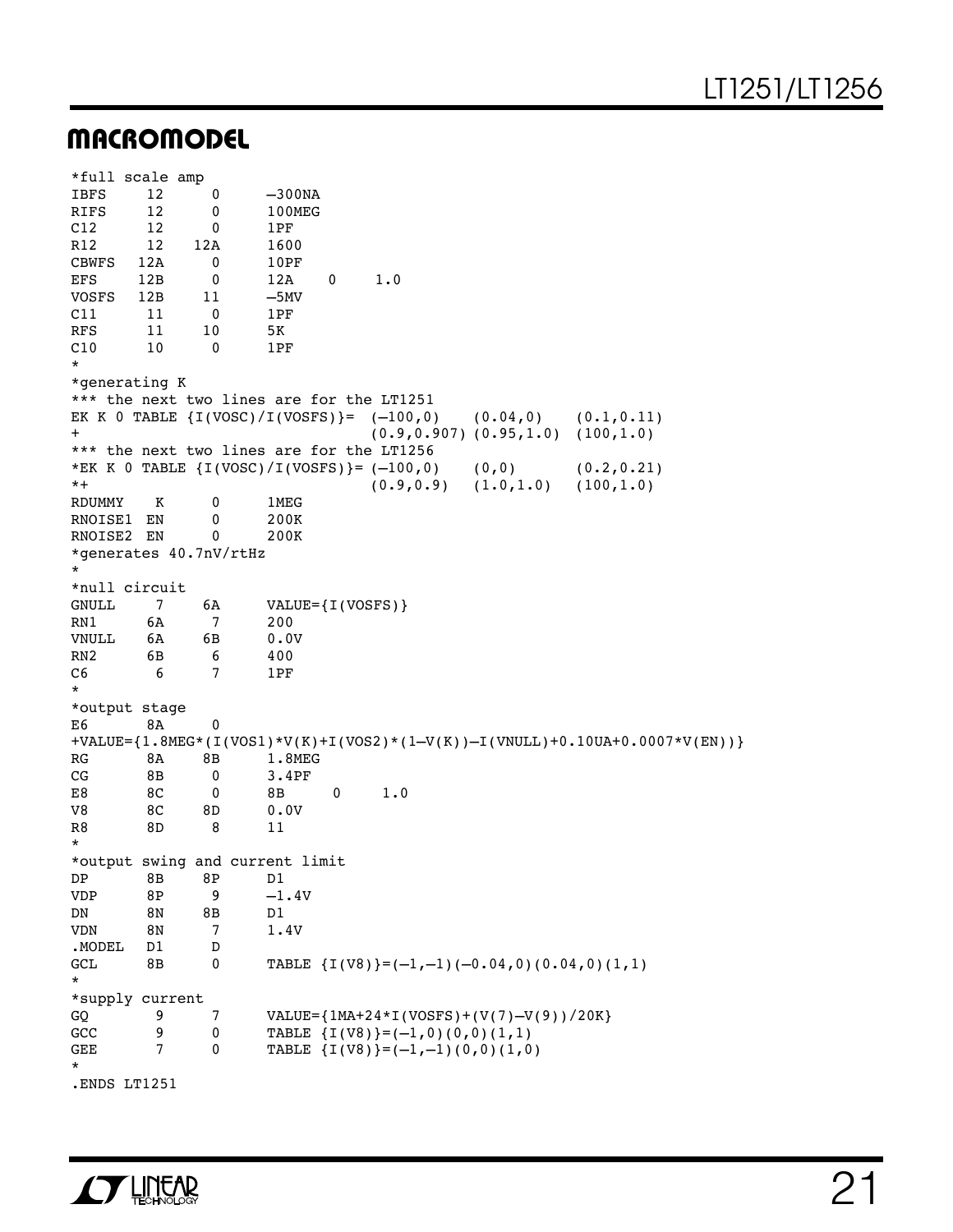## **MACROMODEL**

### **LT1251/LT1256 Macro Model for PSpice**

![](_page_21_Figure_3.jpeg)

**FIRST INPUT STAGE**

![](_page_21_Figure_5.jpeg)

![](_page_21_Figure_6.jpeg)

![](_page_21_Figure_7.jpeg)

**CONTROL AMP**

![](_page_21_Figure_9.jpeg)

#### **FULL SCALE AMP**

![](_page_21_Figure_11.jpeg)

#### **OUTPUT STAGE AND VOLTAGE SWING/CURRENT LIMIT**

![](_page_21_Figure_13.jpeg)

![](_page_21_Figure_14.jpeg)

#### **NULL CIRCUIT**

![](_page_21_Figure_16.jpeg)

**SUPPLY CURRENTS**

![](_page_21_Figure_18.jpeg)

1251/56 MM

![](_page_21_Picture_20.jpeg)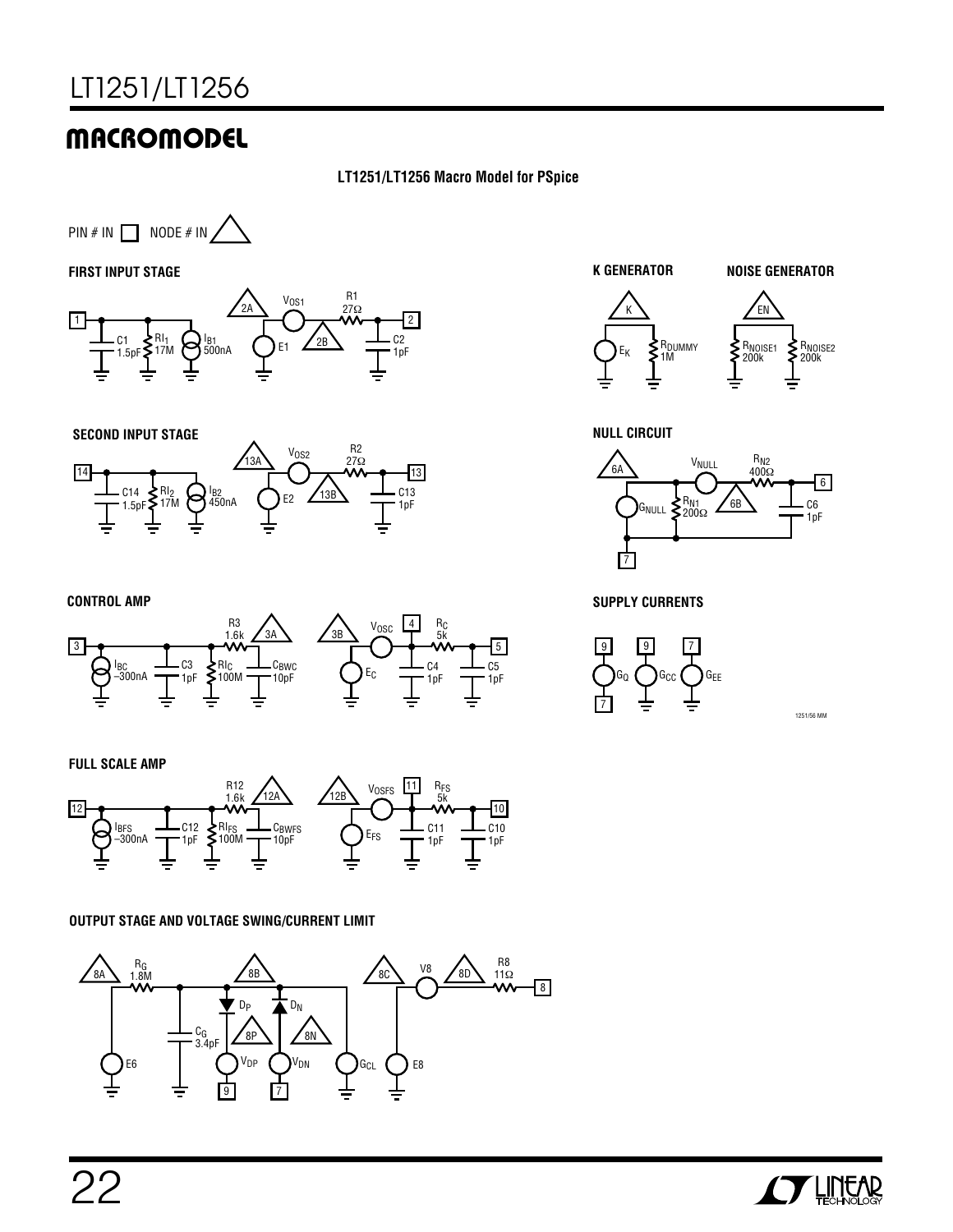### **PACKAGE DESCRIPTION**

**U Dimensions in inches (millimeters) unless otherwise noted.**

**N Package 14-Lead PDIP (Narrow 0.300)** (LTC DWG # 05-08-1510)

![](_page_22_Figure_4.jpeg)

MOLD FLASH OR PROTRUSIONS SHALL NOT EXCEED 0.010 INCH (0.254mm)

**S Package 14-Lead Plastic Small Outline (Narrow 0.150)** (LTC DWG # 05-08-1610)

![](_page_22_Figure_7.jpeg)

![](_page_22_Picture_8.jpeg)